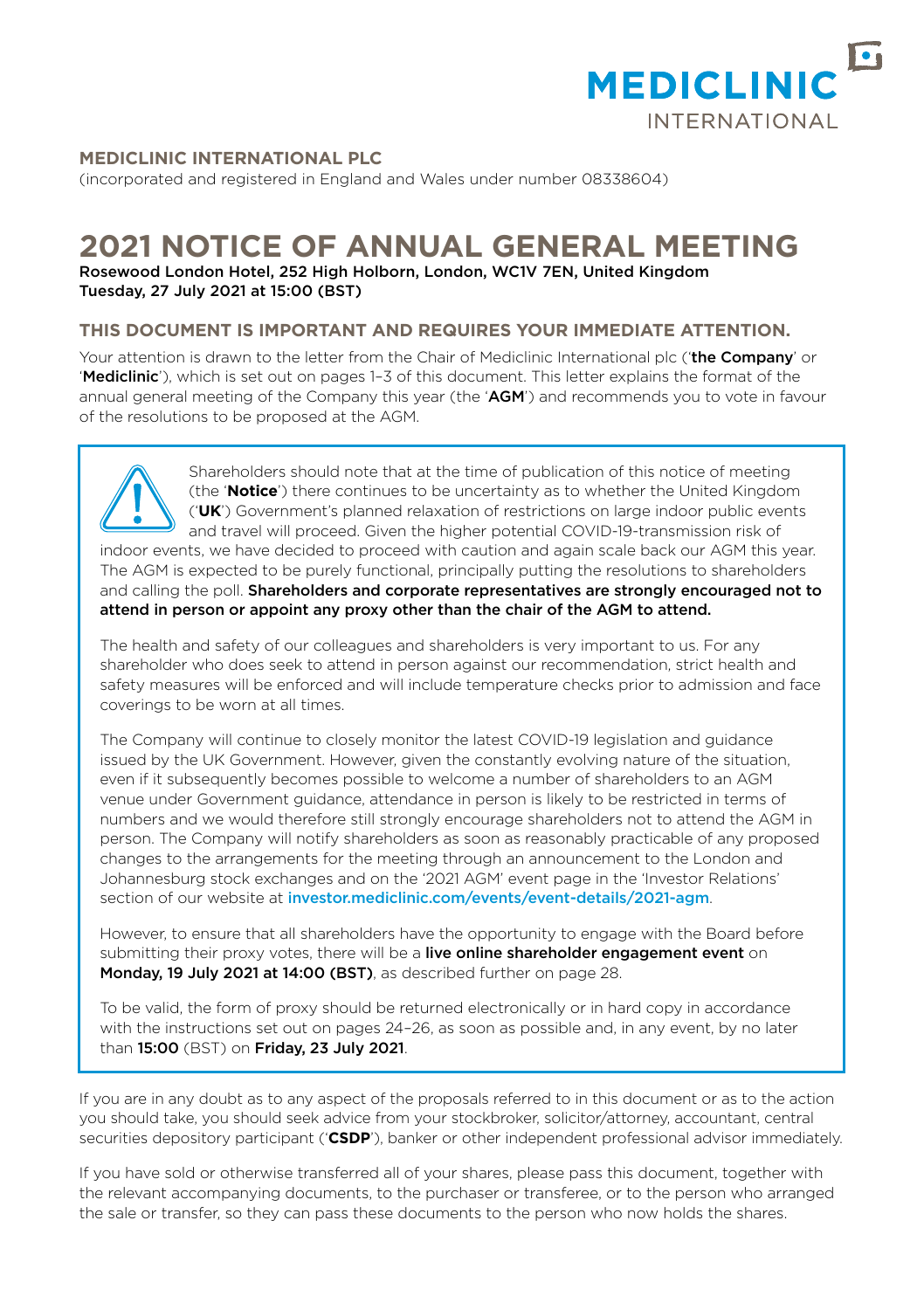## **CONTENTS**

|          | Chair's letter                   |
|----------|----------------------------------|
|          | Notice of annual general meeting |
| 12       | Biographies of the directors     |
| 24       | Shareholder notes                |
| 28       | Shareholder event                |
| 29       | Company information              |
| Enclosed | Form of proxy                    |
|          |                                  |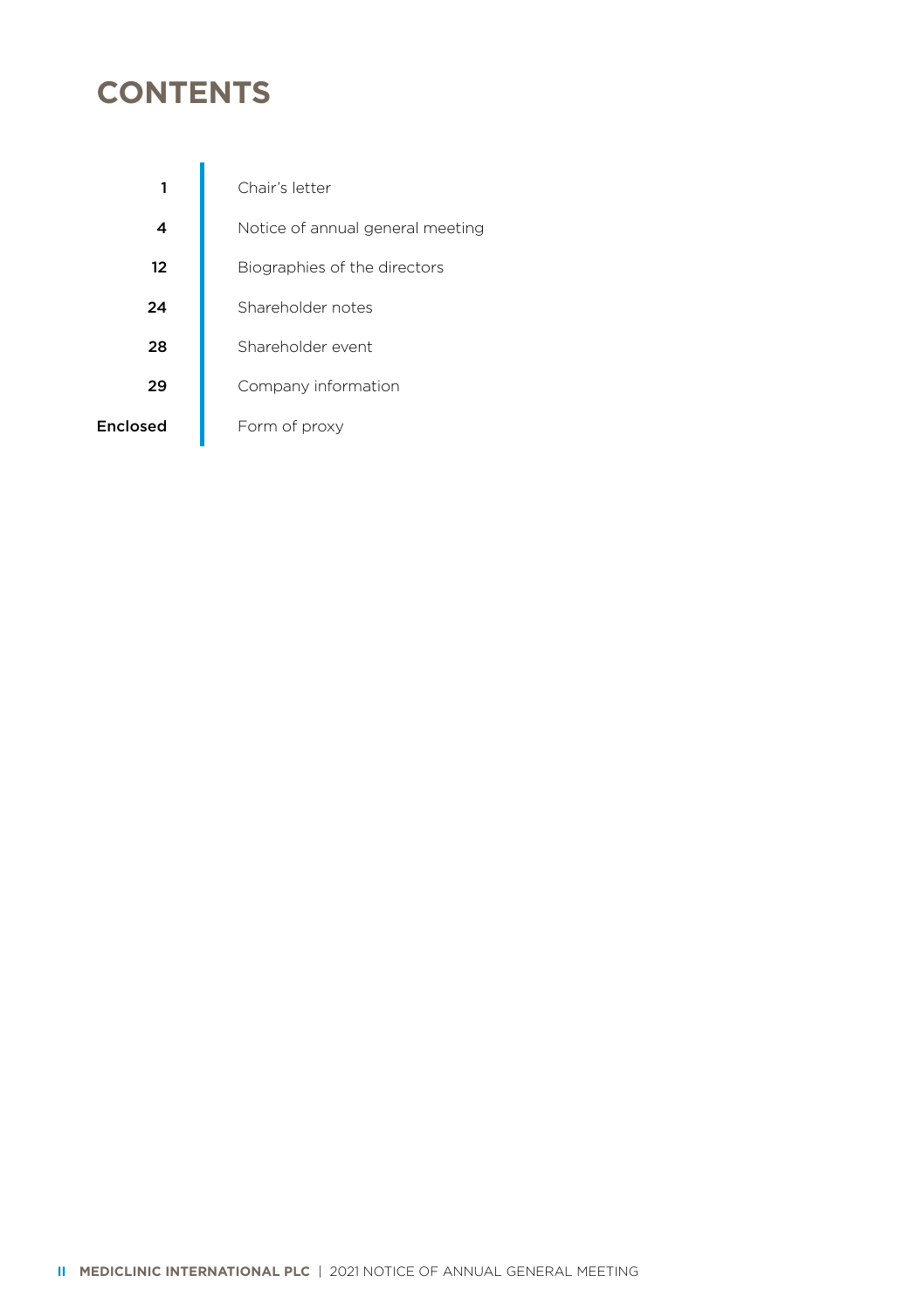## **CHAIR'S LETTER**



Dear shareholder,

### **ANNUAL GENERAL MEETING: 27 JULY 2021**

I am writing to you with details of the AGM of the Company to be held at Rosewood London Hotel, 252 High Holborn, London, WC1V 7EN, UK on Tuesday, 27 July 2021 at 15:00 (BST).

## **IMPORTANT CHANGES TO OUR USUAL ARRANGEMENTS FOR THE AGM**

Our AGM is an important event in the Company's corporate calendar and our preference would have been to welcome shareholders in person to our 2021 AGM, particularly given the constraints imposed in 2020 by the COVID-19 pandemic. However, the health and wellbeing of our shareholders and colleagues is very important to us. At the time of publication of this notice of meeting (the '**Notice**') there continues to be uncertainty as to whether the UK Government's planned relaxation of restrictions on large indoor public events and travel will proceed. Given the higher potential COVID-19 transmission risk of indoor events, we have decided to proceed with caution and again scale back our AGM this year.

A number of our directors are based outside the UK and, due to the expected ongoing travel restrictions in the UK and abroad, we will not be able to have the whole Board of Directors (the '**Board**' or the '**Directors**') present in person. There will be no presentations on the Company's business and no refreshments will be available. The AGM is expected to be purely functional, limited principally to putting the resolutions to shareholders and calling the poll. **Shareholders and** corporate representatives are therefore strongly encouraged not to attend in person or appoint any proxy other than the chair of the AGM to attend. For any shareholder who does seek to attend in person against our recommendation, strict health and safety measures will be enforced and will include temperature checks prior to admission and face coverings to be worn at all times.

The Company will continue to closely monitor the latest COVID-19 legislation and guidance issued by the UK Government. However, given the constantly evolving nature of the situation, even if it subsequently becomes possible to welcome a number of shareholders to an AGM venue under Government guidance, attendance in person is likely to be restricted in terms of numbers and we would therefore still strongly encourage shareholders not to attend the AGM in person.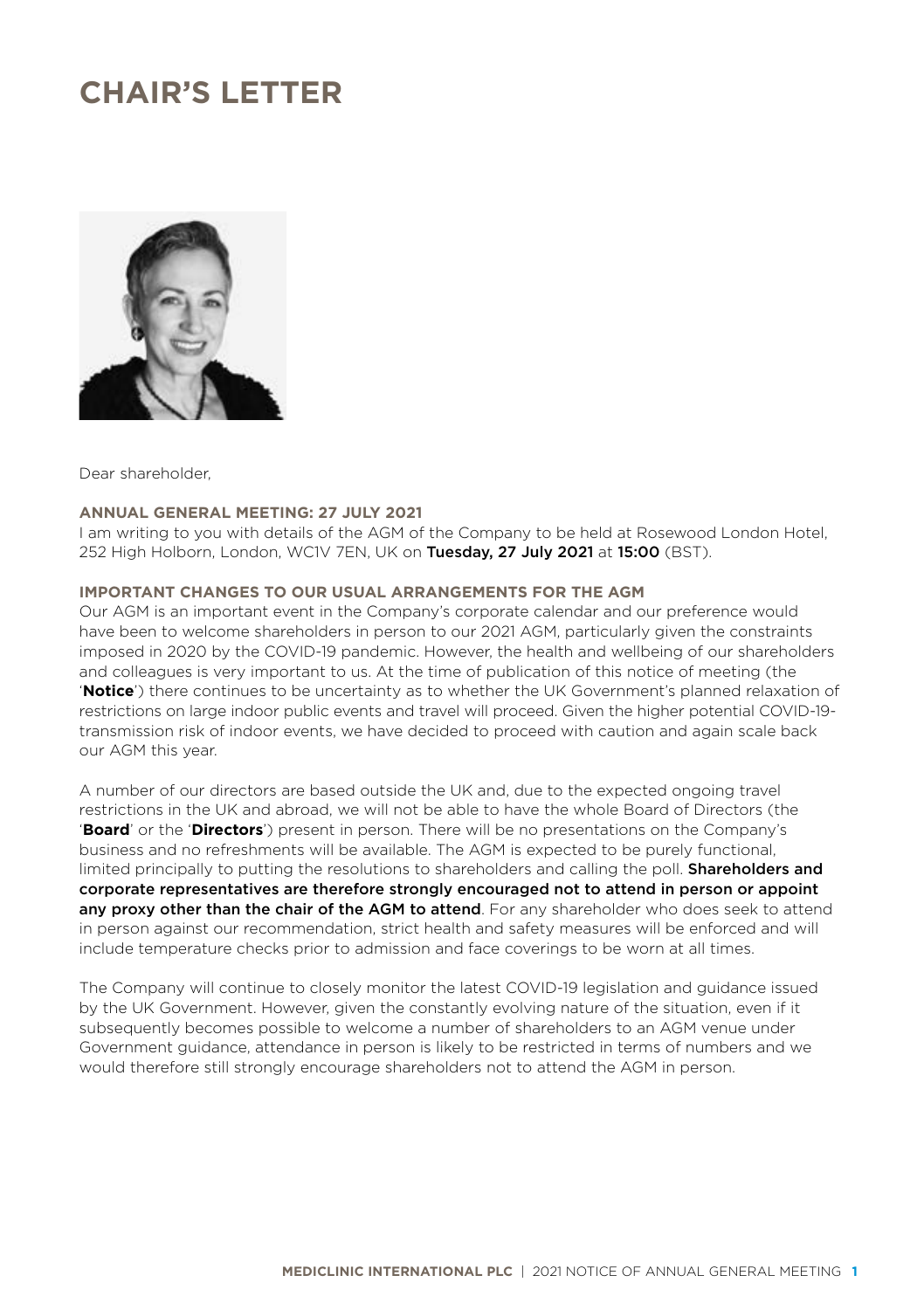Despite our strong encouragement that shareholders do not attend the AGM in person, we understand that the event is an opportunity for shareholders to ask questions of the Board in relation to the business of the Company or the resolutions being proposed at the AGM, and we welcome questions from our shareholders. To ensure that all shareholders have the opportunity to engage with the Board before submitting their proxy votes, there will be a live online shareholder engagement event on Monday, 19 July 2021 at 14:00 (BST) (the 'Shareholder Event'). I look forward to introducing myself to you at that event and, together with the Group Chief Executive Officer, the Group Chief Financial Officer and the chairs of the Audit and Risk, Nomination, Remuneration and Clinical Performance and Sustainability committees, responding to your questions about the Company or the resolutions being proposed at the AGM. Further details on how to join the Shareholder Event are set out on page 28.

Shareholders are also able to submit questions in writing in advance of the Shareholder Event by sending an email to the Company Secretary at [MediclinicInternational@linkgroup.co.uk](mailto:MediclinicInternational%40linkgroup.co.uk?subject=) and these will be answered during the event. We will endeavour to publish and maintain an appropriate summary of responses to questions raised on the '2021 AGM' event page in the 'Investor Relations' section of our website at [investor.mediclinic.com/events/event-details/2021-agm](http://investor.mediclinic.com/events/event-details/2021-agm) before the Shareholder Event.

The Company will continue to closely monitor the latest COVID-19 legislation and guidance issued by the UK Government and will notify shareholders as soon as reasonably practicable of any proposed changes to the arrangements for the AGM through an announcement to the London and Johannesburg stock exchanges and on the '2021 AGM' event page in the 'Investor Relations' section of our website at [investor.mediclinic.com/events/event-details/2021-agm](http://investor.mediclinic.com/events/event-details/2021-agm).

#### **BUSINESS OF THE AGM**

The Notice is set out on pages 4–11 of this document and includes the resolutions to be proposed at the AGM and the corresponding explanatory notes.

As set out in the Group's full-year results announcement published on 26 May 2021, at the end of FY20, the Board took the difficult decision to suspend the dividend. This was part of a broad range of proactive measures taken to conserve liquidity. We are very aware of the importance of dividends to many of our shareholders. However, at such an uncertain time with reduced visibility on the duration or the full impact of the crisis, we believe it remains prudent to prioritise liquidity preservation measures. The Board, therefore, has decided not to propose a final dividend and will keep the position on future dividend payments under regular review.

#### **FURTHER INFORMATION**

Further information relating to the Company, its Directors and its financial information can be found in the Company's annual report and financial statements for the year ended 31 March 2021, which was circulated at the same time as this Notice and is also available on our Company website at [annualreport.mediclinic.com](http://annualreport.mediclinic.com). The Company's website contains a variety of other information including previous annual reports, investor presentations, share price data and the Group's corporate governance practices.

#### **ATTENDANCE AND VOTING – ACTION TO BE TAKEN**

As previously indicated, shareholders are encouraged not to attend the AGM, but to engage with the Board at the Shareholder Event taking place on 19 July 2021 instead.

The Board therefore encourages you to exercise your vote on the resolutions under consideration by appointing the chair of the AGM as your proxy rather than a named person. This will ensure that your vote will be counted even if attendance at the AGM is restricted or you are unable to attend. You can appoint a proxy by submitting a form of proxy by post or electronically. A form of proxy is enclosed, which you can use to nominate the chair of the AGM as proxy to vote on your behalf, either in the manner you direct or at the chair's discretion. Please complete and return the form of proxy in accordance with the instructions on the form in order that it may be received by the Company's registrar, Computershare, as soon as possible and, in any event, no later than 15:00 on Friday, 23 July 2021. Alternatively, follow the instructions set out on page 24 to submit your proxy form electronically.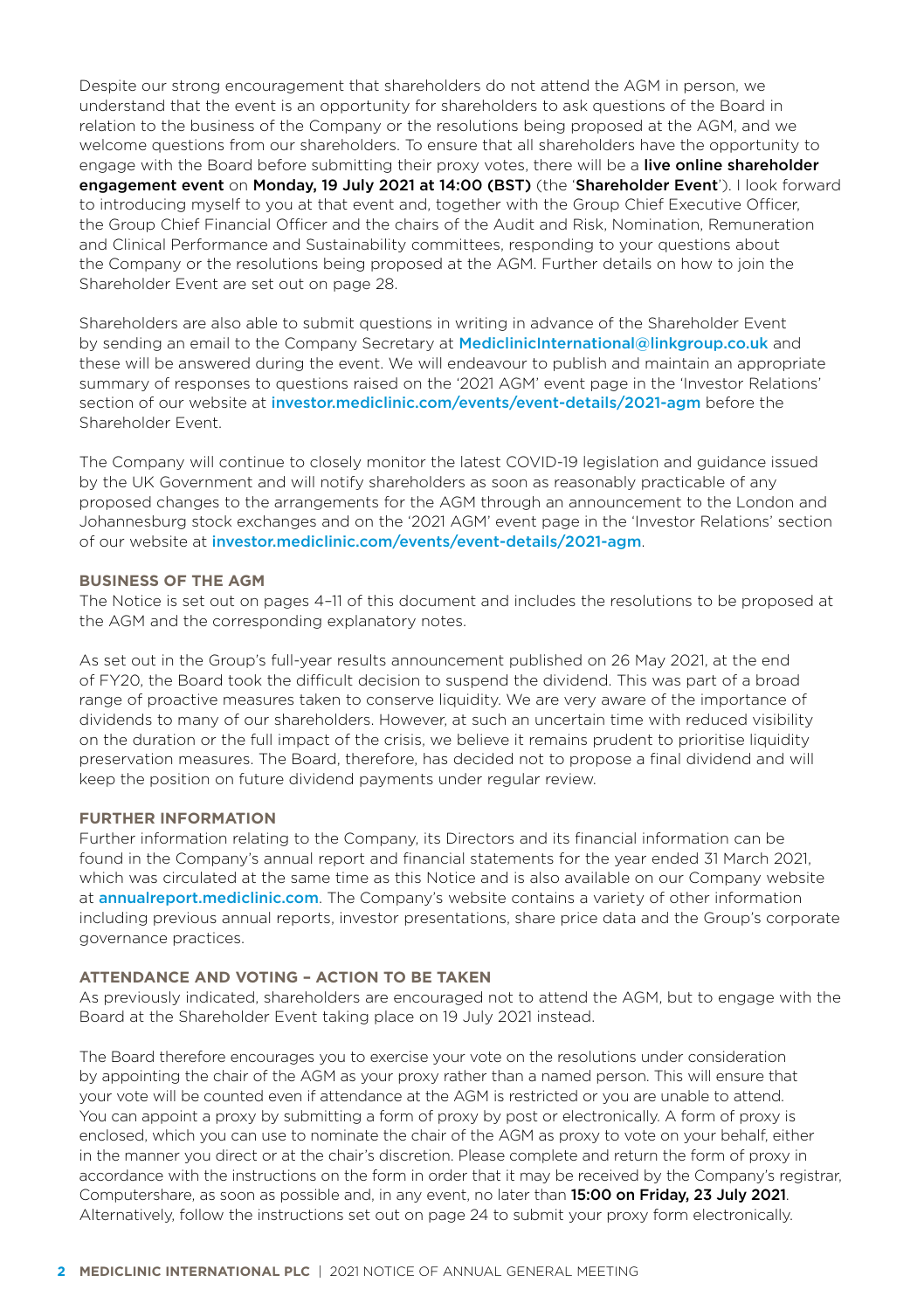All resolutions for consideration at the AGM will be voted on by way of a poll, rather than a show of hands. This means that shareholders will have one vote for each ordinary share held. The Company believes this will result in a more accurate reflection of the views of shareholders by ensuring that every vote is recognised, including the votes of all shareholders who are unable to attend the AGM but who have appointed a proxy for the AGM.

Please carefully read the provisions included in the shareholder notes set out on pages 24–27 regarding the actions required by shareholders. If you are in any doubt as to the action you should take, please consult your stockbroker, solicitor/attorney, accountant, CSDP, banker or other independent professional advisor immediately.

## **RECOMMENDATION**

The Board believes that resolutions 1–21 contained in the Notice are in the best interests of the Company and its shareholders as a whole. The Directors unanimously recommend that you vote in favour of all the proposed resolutions, as they intend to do the same in respect of their own beneficial shareholdings.

Yours faithfully,

Ingertrede

**Dame Inga Beale** Non-executive Chair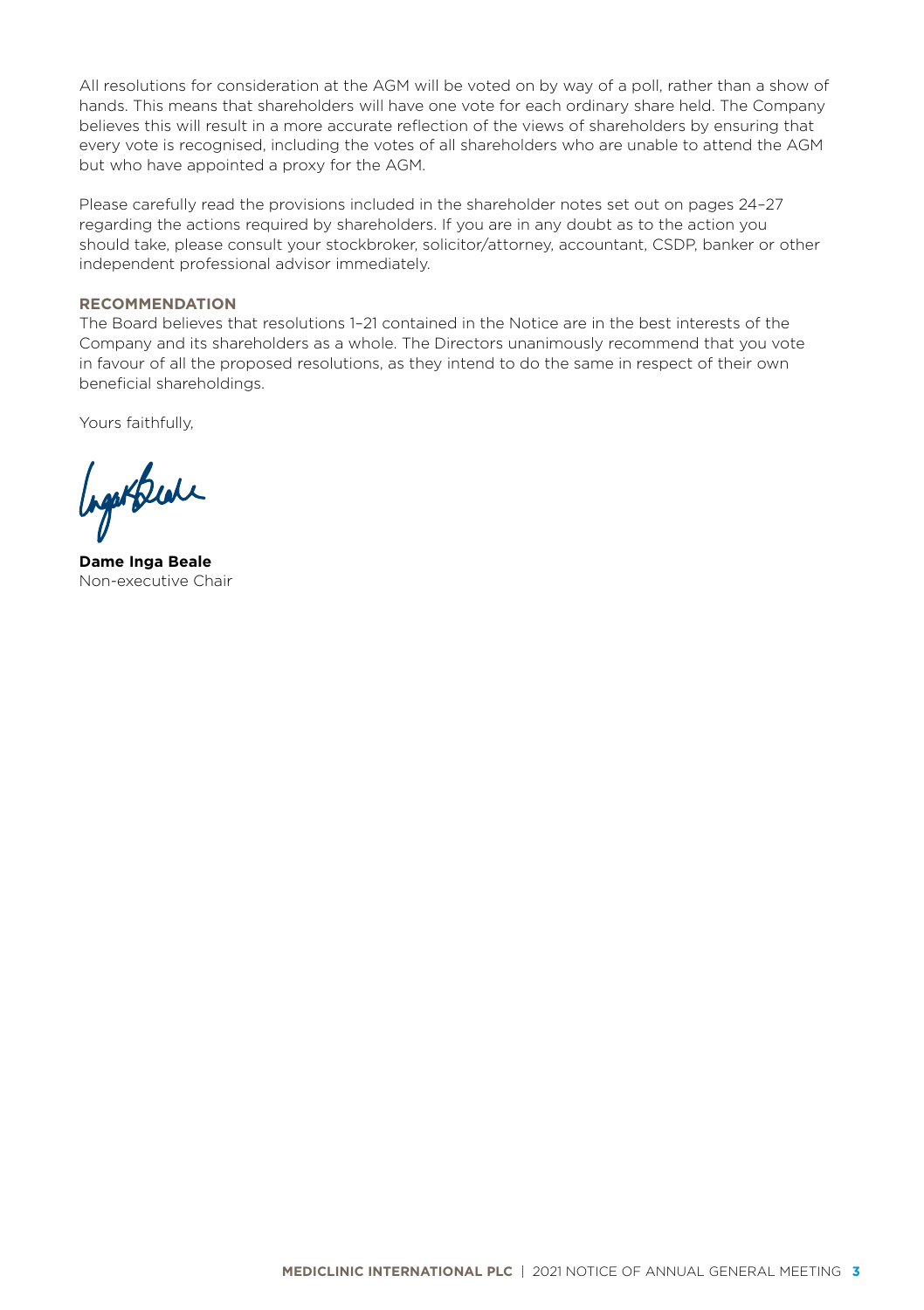## **NOTICE OF ANNUAL GENERAL MEETING**

Notice is hereby given that the 2021 annual general meeting (the '**AGM**') of Mediclinic International plc ('**Mediclinic**' or the '**Company**') will be held at Rosewood London Hotel, 252 High Holborn, London, WC1V 7EN, UK on Tuesday, 27 July 2021 at 15:00 (BST).

You will be asked to consider and, if thought fit, pass the resolutions below. Resolutions 1–18 will be proposed as ordinary resolutions. For an ordinary resolution to be passed, a simple majority of the votes cast must be in favour of the resolution. Resolutions 19–21 will be proposed as special resolutions. For a special resolution to be passed, at least 75% of the votes cast must be in favour of the resolution.

## **ORDINARY RESOLUTIONS**

### **Resolution 1: Report and accounts**

1. To receive the Company's annual accounts and reports for the financial year ended 31 March 2021.

#### **Explanatory note**

*Under the UK Companies Act 2006 (the '***Act***'), the Directors are required to present the annual*  accounts and reports at the AGM. These are contained in the Company's 2021 annual report and *financial statements for the year ended 31 March 2021 (the '2021 Annual Report'), available on the Company's website at annualrepor[t.mediclinic.com](http://investor.mediclinic.com/results-centre/results-and-reports).* 

#### **Resolution 2: Directors' Remuneration Report**

2. To approve the Directors' Remuneration Report for the year ended 31 March 2021 set out on pages 172–176 of the **2021 Annual Report** (excluding the Directors' Remuneration Policy included in the report).

#### **Explanatory note**

*This resolution deals with the remuneration paid to the Directors during the year under review. Shareholders are invited to vote on the Directors' Remuneration Report, which appears on pages 172–176 of the 2021 Annual Report (excluding the Directors' Remuneration Policy). In accordance with the Act, resolution 2 is an advisory vote only and the Directors' entitlement to receive remuneration is not conditional thereon. The resolution and vote are a means of providing shareholder feedback to the Board.*

#### **Resolutions 3 to 14: Election and re-election of directors**

#### *Election of director*

3. To elect Mr Steve Weiner, serving as an independent non-executive director of the Company, as a director of the Company.

#### *Re-election of directors*

- 4. To re-elect Dame Inga Beale, serving as Non-executive Chair of the Company, as a director of the Company.
- 5. To re-elect Dr Ronnie van der Merwe, serving as the Group Chief Executive Officer ('**CEO**') of the Company, as a director of the Company.
- 6. To re-elect Mr Jurgens Myburgh, serving as the Group Chief Financial Officer ('**CFO**') of the Company, as a director of the Company.
- 7. To re-elect Mr Alan Grieve, serving as the Senior Independent Director ('**SID**') of the Company, as a director of the Company.
- 8. To re-elect Dr Muhadditha Al Hashimi, serving as an independent non-executive director of the Company, as a director of the Company.
- 9. To re-elect Mr Jannie Durand, serving as a non-executive director of the Company, as a director of the Company.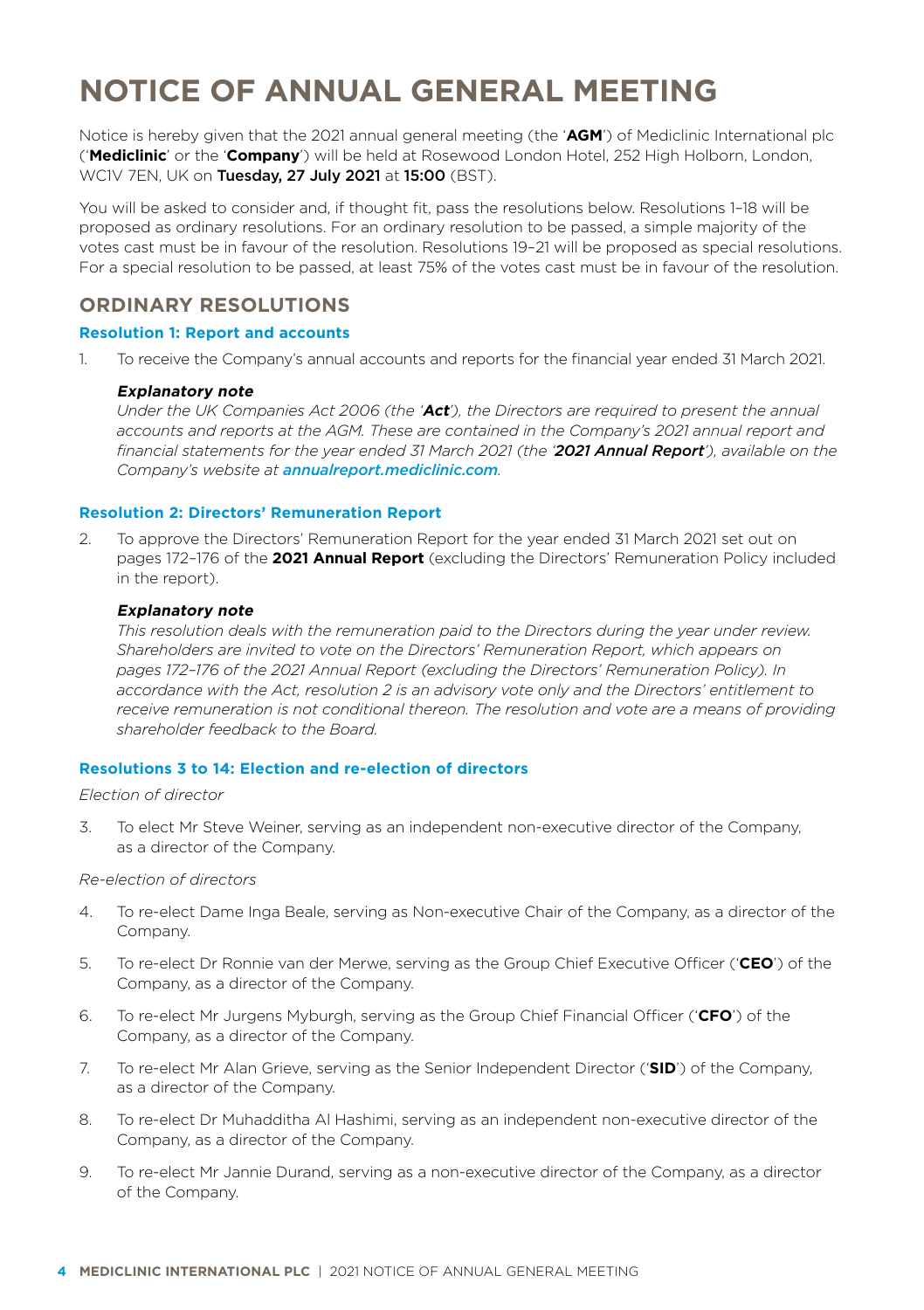- 10. To re-elect Dr Felicity Harvey, serving as an independent non-executive director of the Company, as a director of the Company.
- 11. To re-elect Mr Danie Meintjes, serving as a non-executive director of the Company, as a director of the Company.
- 12. To re-elect Dr Anja Oswald, serving as an independent non-executive director of the Company, as a director of the Company.
- 13. To re-elect Mr Trevor Petersen, serving as an independent non-executive director of the Company, as a director of the Company.
- 14. To re-elect Mr Tom Singer, serving as an independent non-executive director of the Company, as a director of the Company.

#### **Explanatory note**

*In accordance with the Company's Articles of Association, any director appointed as such by the Board shall retire at the following annual general meeting and shall be eligible for election. Mr Weiner was appointed as a non-executive director on 22 July 2020 and will retire and stand for election.*

*In accordance with the provisions of the 2018 UK Corporate Governance Code, all members of the Board wishing to continue their appointments must seek re-election by the shareholders. All of the current directors of the Company are retiring and will seek re-election at the AGM.* 

*The biographical details of all the directors seeking election or re-election at the AGM are set out on pages 12–23 of this Notice and the Board recommends their election or re-election as appropriate.*

*The Board considers Mr Grieve, Dr Al Hashimi, Dr Harvey, Dr Oswald, Mr Petersen, Mr Singer and Mr Weiner to be independent non-executive directors in accordance with provision 10 of the 2018 UK Corporate Governance Code. None of the independent non-executive directors seeking election or re-election at the AGM has any existing or previous relationship, transaction or arrangement with the Company, nor with any controlling shareholder of the Company or any associate of a controlling shareholder of the Company, within the meaning of rule 13.8.17R(1) of the Listing Rules of the Financial Conduct Authority in the UK ('***Listing Rules**'*). Mr Grieve and Mr Petersen were independent directors of Mediclinic International Ltd prior to the reverse acquisition of Al Noor Hospitals Group plc in February 2016 and were appointed as independent directors of the Company upon completion of the transaction. Subsequent appointments of independent directors have followed a structured and balanced process, with the Nomination Committee reviewing a list of suitable candidates identified through independent search consultants or other sources, followed by rigorous interviews with a panel which included the SID and other independent directors. In considering the independence of the non-executive directors, the Board has taken into account guidance from the 2018 UK Corporate Governance Code and the conduct, independence of thought and judgement exhibited by the independent directors during Board and committee meetings.*

*Messrs Grieve and Petersen will reach their nine-year anniversary of their appointment as directors of Mediclinic International Ltd on 13 September 2021. They will continue to serve on the Board in a non-independent capacity until the end of the second term of their appointment as directors of Mediclinic, on 14 February 2022. The Board is in the process of recruiting two new independent non-executive directors to ensure the Board continues to meet the independence requirements under the 2018 UK Corporate Governance Code. Please refer to the Nomination Committee Report in the* **2021 Annual Report** *for full details of the changes to the Board planned to take place this year.* 

*Remgro Ltd ('***Remgro***'), through wholly owned subsidiaries, holds 44.56% of the issued ordinary shares of the Company and is therefore regarded as a controlling shareholder of the Company,*  for the purposes of the Listing Rules. The Listing Rules require that independent non-executive *directors of a company with a controlling shareholder must be elected by a majority of votes*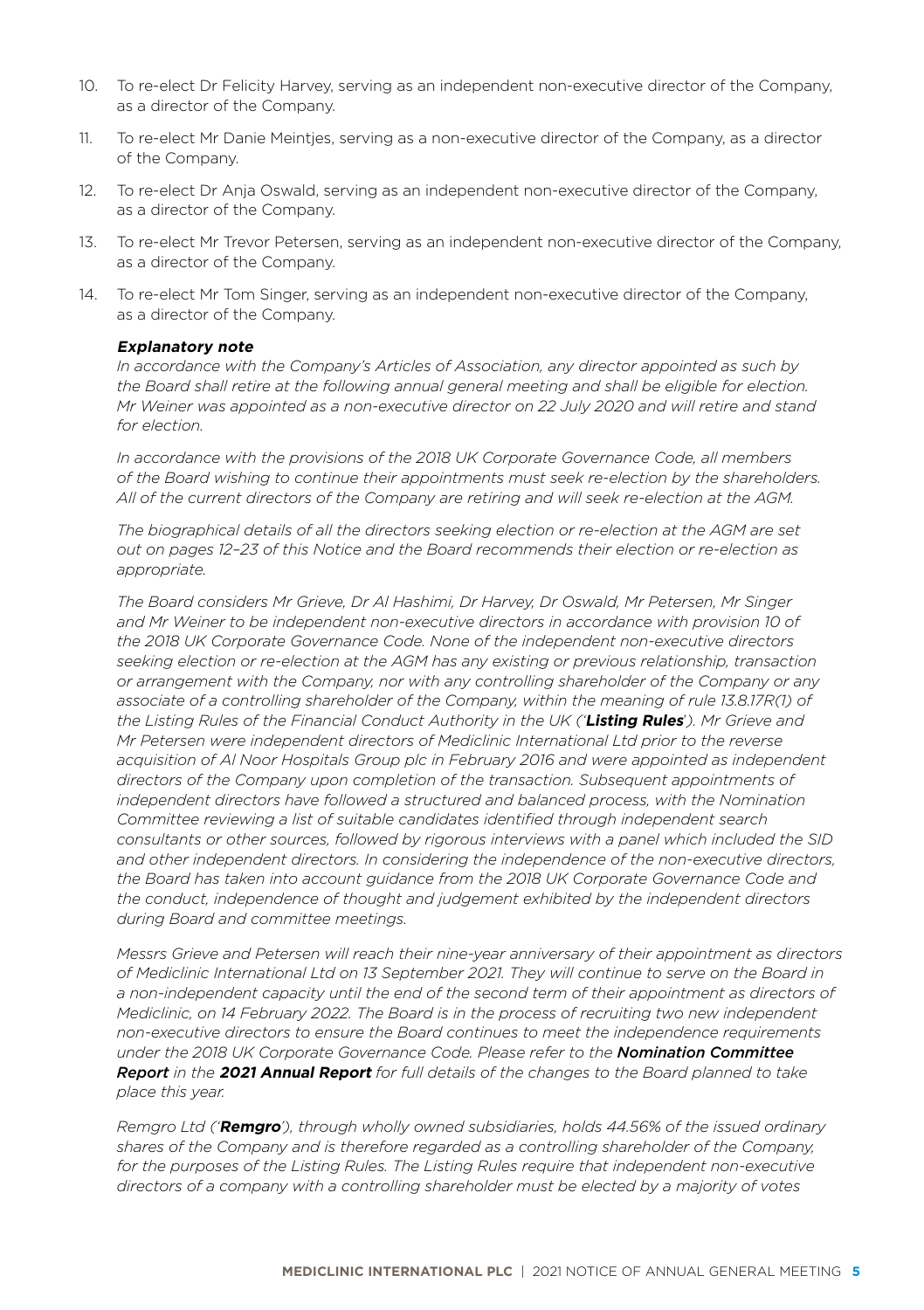*cast by independent shareholders, in addition to a majority of votes cast by all shareholders in the company. The resolutions for the election or re-election of the independent non-executive directors (resolutions 3, 4, 7, 8, 10, 12, 13, and 14) of the Company will therefore be taken on a poll and the votes cast by (i) independent shareholders; and (ii) all shareholders, will be calculated separately. Such resolutions will be passed only if a majority of votes cast by independent shareholders are in favour, in addition to a majority of votes cast by all shareholders being in favour. Mr Durand is a representative of the Company's controlling shareholder, Remgro, and is therefore not considered to be independent as contemplated by provision 10 of the 2018 UK Corporate Governance Code.* 

*Mr Meintjes does not meet the criteria to be considered an independent non-executive director due to his former position as Group CEO of the Company until 2018. The Board considered his proposed re-election as a non-executive director and, after careful deliberation, concluded that his re-election is in the best interests of the Group, its shareholders and other stakeholders, taking into account the overall composition of the Board and the knowledge and experience of the industry and the business that Mr Meintjes has gained over 30 years in different capacities across the business.*

*Mr Pieter Uys was appointed as an alternate director to Mr Durand on 7 April 2016. Mr Uys will continue that appointment beyond the AGM without seeking election by shareholders. If the resolution to re-elect Mr Durand is not passed by shareholders at the AGM, the alternate directorship of Mr Uys will cease immediately.* 

#### **Resolutions 15 and 16: Reappointment and remuneration of auditor**

- 15. To reappoint PricewaterhouseCoopers LLP as the Company's auditor, to hold office from the conclusion of this AGM until the conclusion of the next general meeting at which annual accounts and reports are laid before the Company's shareholders.
- 16. To authorise the Audit and Risk Committee to determine the remuneration of the Company's auditor.

#### **Explanatory note**

*At each general meeting at which the Company's annual accounts and reports are presented to its members, the Company is required to appoint an auditor to serve until the next such meeting. The Board, on the recommendation of the Audit and Risk Committee, recommends the reappointment of PricewaterhouseCoopers LLP as the auditor of the Company.*

*The remuneration of the Company's auditor must be fixed by the Company in a general meeting or in such manner as the Company may determine in a general meeting. Resolution 16 gives authority to the Audit and Risk Committee to determine the remuneration of the Company's auditor.*

#### **Resolution 17: Authority to make political donations**

- 17. To authorise, in accordance with Part 14 of the Act, the Company and all its subsidiaries (collectively, the '**Group**') at the date on which this resolution is passed, or at any time when this resolution has effect to:
	- (a) make political donations to political parties and/or independent election candidates;
	- (b) make political donations to political organisations other than political parties; and
	- (c) incur political expenditure,

(as such terms are defined in the Act), up to an aggregate amount of £100 000, and the amount authorised under each of paragraphs (a), (b) and (c) above shall also be limited to such amount, during the period beginning on the date of the passing of this resolution and ending at the conclusion of the next annual general meeting of the Company, to be held in 2022, or 30 September 2022, whichever is earlier, provided that the authorised sums referred to above may comprise one or more amounts in different currencies which, for the purposes of calculating the said sum, shall be converted into sterling at the exchange rate published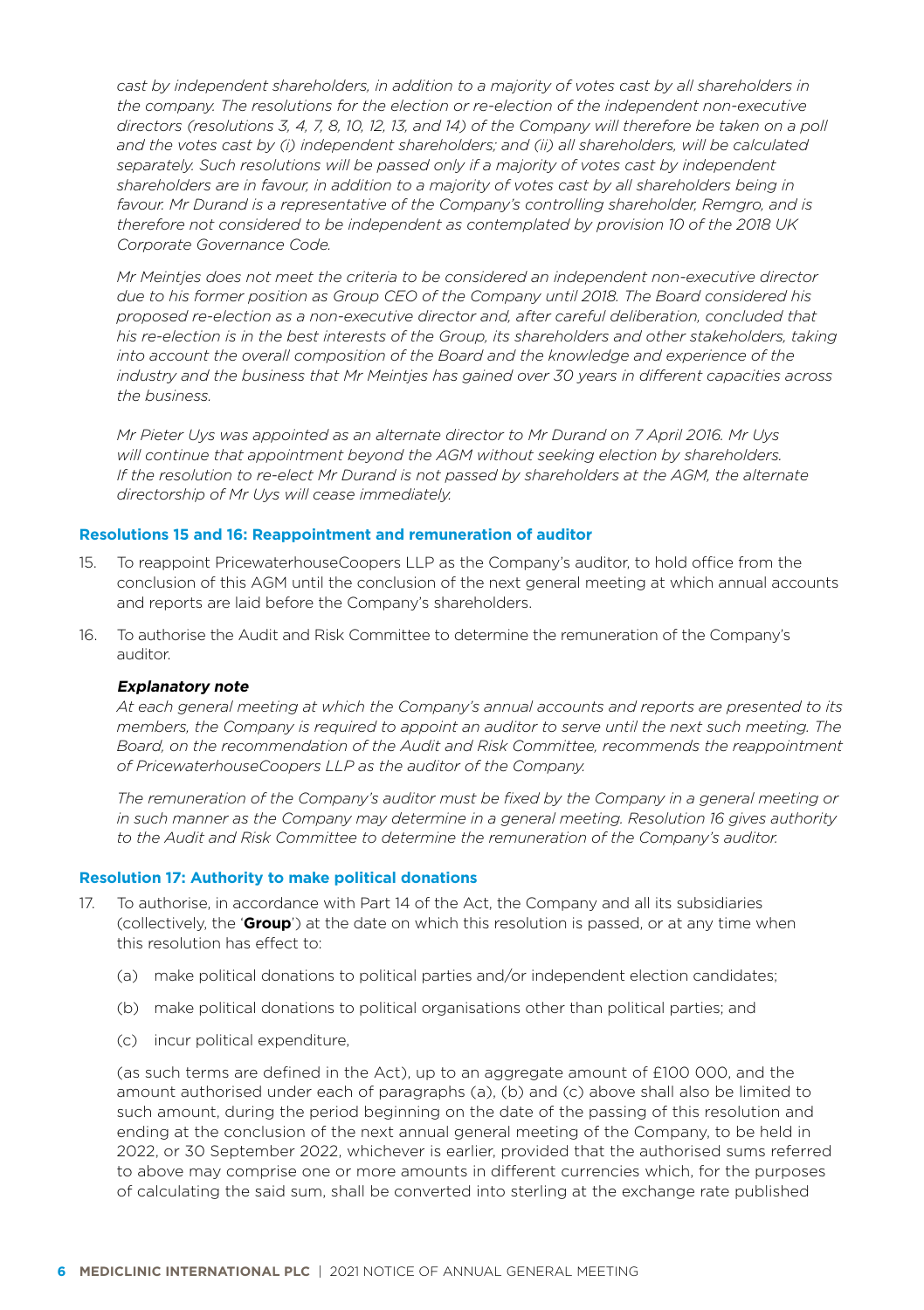in the London edition of the *Financial Times* on the date on which the relevant donation is made or expenditure incurred (or the first business day thereafter) or, if earlier, on the day on which the Company or its subsidiary (as appropriate) enters into any contract or undertaking in relation to the same or at such other rate as the Directors of the Company may in their absolute discretion determine to be appropriate. Upon the passing of this resolution, all existing authorisations and approvals relating to political donations or expenditure under Part 14 of the Act shall be revoked without prejudice to any donation made, or expenditure incurred, prior to the passing of this resolution pursuant to such authorisation or approval. For the purpose of this resolution, the terms 'political donation', 'political parties', 'independent election candidates', 'political organisation' and 'political expenditure' shall have the meanings given by Sections 363 to 365 of the Act.

#### **Explanatory note**

*This resolution seeks to authorise the Group to make political donations and incur political expenditure, as contemplated in the Act. Political donations are generally prohibited in terms of the Company's Code of Business Conduct and Ethics and Anti-bribery Policy, unless pre-approved by the Executive Committee of the division and reported on to the Group Executive Committee. It is not the policy of the Company to make political donations as contemplated in the Act and, during the year, the Group made no such payments. However, as a result of broad definitions used in the Act, normal business activities of the Company, which might not be considered political donations or expenditure in the usual sense, may possibly be construed as political expenditure or as a donation to a political party or other political organisation and fall*  within the restrictions of the Act. This could include sponsorships, subscriptions, payment of *expenses, paid leave for employees fulfilling public duties and support for bodies representing the business community in policy review or reform. The Board has therefore decided to propose this resolution 17.* 

*As permitted under the Act, this resolution also covers any political donations made or political*  expenditure incurred by any subsidiaries of the Company. This resolution 17 caps the amount *of all forms of political donations and expenditure that the Company and its subsidiaries would be permitted to make at an aggregate of £100 000.*

*As disclosed in the* **2021 Annual Report***, as is customary in Switzerland, Hirslanden maintains a proper and constructive dialogue with political decision-makers and stakeholders to represent the division's perspective and support informed decision-making that contributes*  to improving patient outcomes and the long-term sustainability of the business. Under the *Swiss political system, citizens are active in political bodies at federal, cantonal and municipal levels in addition to their regular occupations. Parliamentarians are not professional politicians in this system and the parties do not receive state support. Therefore, in line with common and official practice in Switzerland, Hirslanden assists in supporting the country's political system by making third-party contributions to a number of political parties, institutions and associations involved in campaigns which are of interest to the business. The allowance for payments of this kind during FY21 was reduced to CHF3 000, but no such payments were effected during the reporting period. Payments of this kind made by Hirslanden in FY20 totalled CHF63 225. Annual fluctuations in spend are mostly due to the timing of national and cantonal renewal elections. For the avoidance of doubt, these contributions are not considered*  political payments as contemplated in Part 14 of the Act, as they are not made to the political *parties within the scope of the Act.*

#### **Resolution 18: Authority to allot ordinary shares**

- 18. To generally and unconditionally authorise the Board, in substitution for any existing authority, but without prejudice to the exercise of any such authority prior to the date of the passing of this resolution, pursuant to and in accordance with Section 551 of the Act to exercise all the powers of the Company to allot shares in the Company or grant rights to subscribe for or to convert any security into shares in the Company:
	- (a) up to an aggregate nominal amount of £24 329 045.70 (representing 243 290 457 ordinary shares) (such amount to be reduced by any allotments or grants made under paragraph [b] below in excess of such sum); and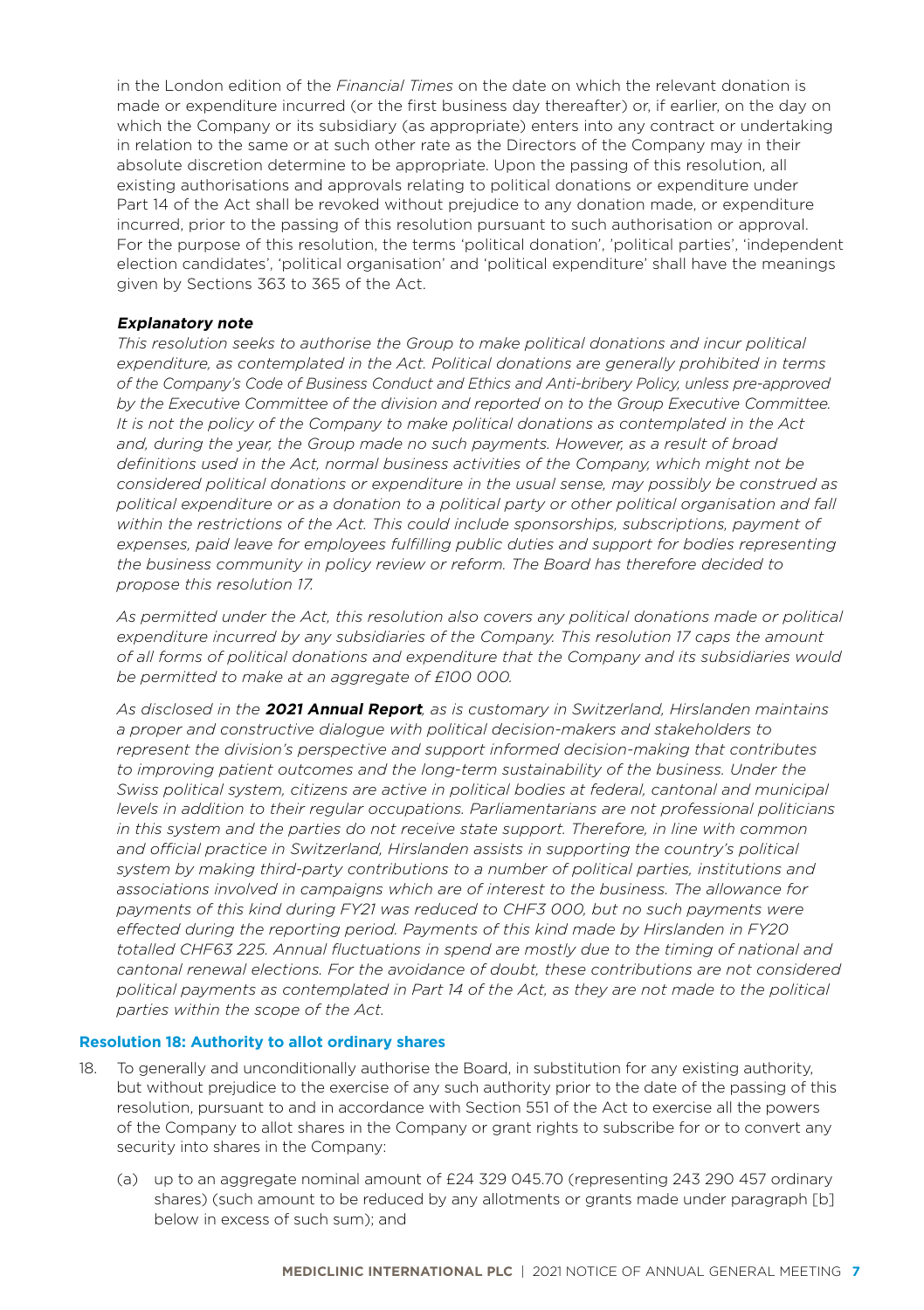- (b) comprising equity securities (as defined in the Act) up to a nominal amount of £48 658 091.40 (representing 486 580 914 ordinary shares) (such amount to be reduced by any allotments or grants made under paragraph [a] above) in connection with an offer by way of a rights issue:
	- (i) to ordinary shareholders in proportion (as nearly as may be practicable) to their existing holdings; and
	- (ii) to holders of other equity securities as required by the rights of those securities or as the Board otherwise considers necessary,

and so that, in both cases, the Board may impose any limits or restrictions and make any arrangements which it considers necessary, expedient or appropriate to deal with treasury shares, fractional entitlements, record dates, legal, regulatory or practical problems in, or under the laws of, any territory or any other matter,

provided that this authority shall expire at the conclusion of the next annual general meeting of the Company, to be held in 2022, or 30 September 2022, whichever is earlier, save that the Company may, before such expiry, make an offer or enter into an agreement which would or might require shares to be allotted, or rights to subscribe for or to convert securities into shares to be granted, after such expiry; and the Board may allot shares or grant such rights in pursuance of such an offer or agreement as if the authority conferred hereby had not expired.

#### **Explanatory note**

*The purpose of this resolution 18 is to give the Directors authority to allot shares in place of the existing authority approved at the annual general meeting of the Company held on 22 July 2020, which expires at the end of the AGM.* 

*The authority in paragraph (a) of the resolution will allow the Directors to allot new shares and grant rights to subscribe for, or convert other securities into, shares up to a nominal value of £24 329 045.70 (representing 243 290 457 ordinary shares), which is equivalent to approximately 33% of the total issued ordinary share capital of the Company as at 26 May 2021, which is the latest practicable date prior to publication of this Notice.*

*The authority in paragraph (b) of the resolution will allow the Directors to allot new shares and grant rights to subscribe for, or convert other securities into, shares only in connection with a rights issue up to a nominal value of £48 658 091.40 (representing 486 580 914 ordinary shares), which is equivalent to approximately 66% of the total issued ordinary share capital of the Company as at 26 May 2021, which is the latest practicable date prior to publication of this Notice (such amount to be reduced by the amount of any relevant securities issued under the authority conferred by paragraph [a] of this resolution 18).*

*The Company does not currently hold any shares in treasury.*

*The Board has no present intention of exercising these authorities. However, as a UK premium-listed company, the Board believes it is in the best interests of the Company to have these authorities so that the Board has the maximum flexibility permitted by corporate governance guidelines to respond to market developments and to allot securities at short notice and without the need to hold a general meeting if the need arises. The extent of the authority follows the UK's Investment Association's Share Capital Management Guidelines.* 

*The authorities sought in paragraphs (a) and (b) of this resolution 18 are without prejudice to previous allotments made under such existing authorities.*

*The authorities will only be valid until the conclusion of the next annual general meeting of the Company to be held in 2022, or 30 September 2022, whichever is earlier.*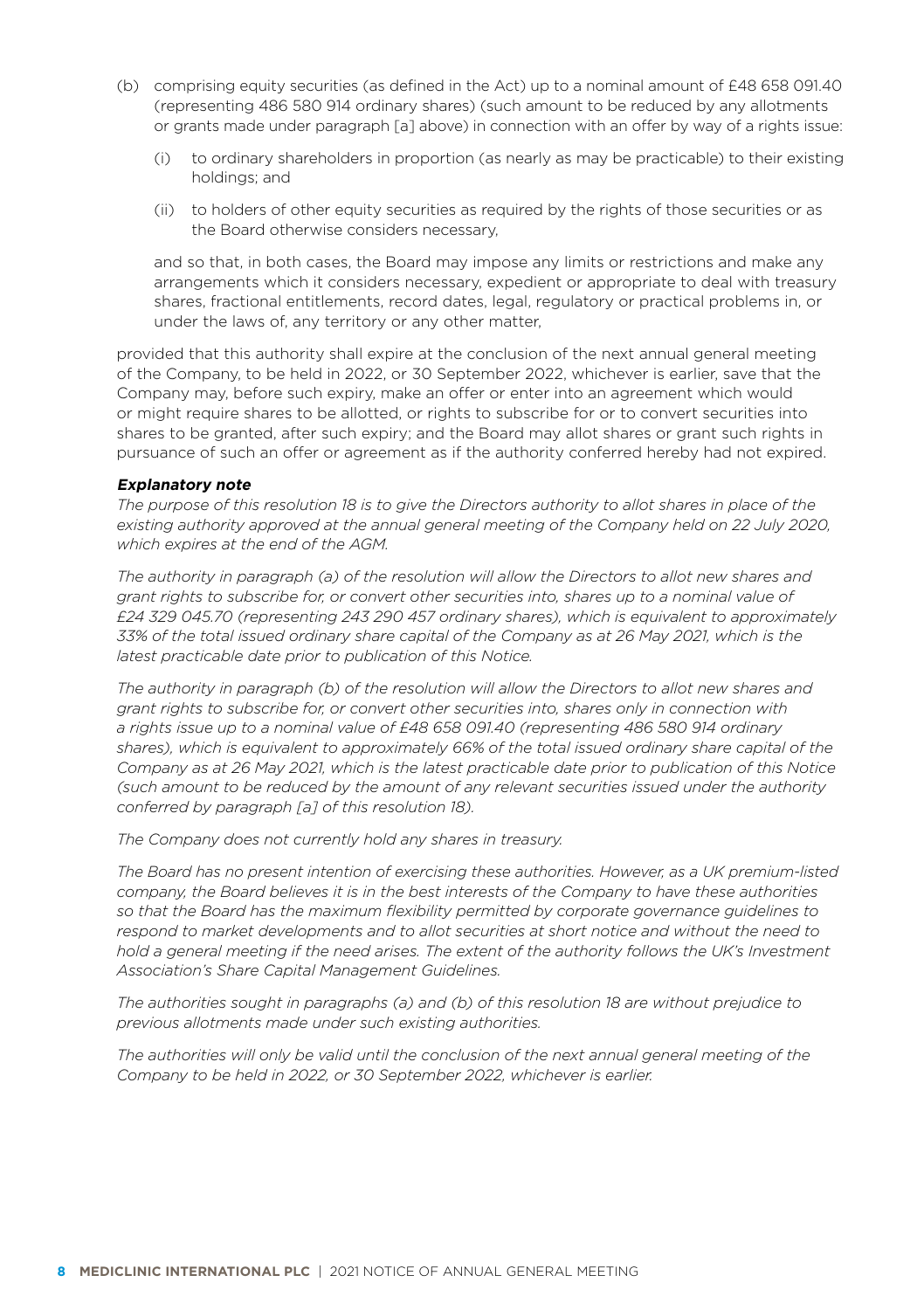## **SPECIAL RESOLUTIONS**

#### **Resolution 19: Authority to disapply pre-emption rights**

- 19. That, if resolution 18 above is passed, the Board be given power to allot equity securities (as defined in the Act) for cash under the authority given by that resolution and/or to sell ordinary shares held by the Company as treasury shares for cash as if Section 561 of the Act did not apply to any such allotment or sale, such power to be limited:
	- (a) to the allotment of equity securities and sale of treasury shares in connection with an offer of, or invitation to apply for, equity securities (but in the case of the authority granted under paragraph [b] of resolution 18, by way of a rights issue only):
		- (i) to ordinary shareholders in proportion (as nearly as may be practicable) to their existing holdings; and
		- (ii) to holders of other equity securities, as required by the rights of those securities, or as the Board otherwise considers necessary,

and so that the Board may impose any limits or restrictions and make any arrangements which it considers necessary or appropriate to deal with treasury shares, fractional entitlements, record dates, legal, regulatory or practical problems in, or under the laws of, any territory or any other matter; and

(b) in the case of the authority granted under paragraph (a) of resolution 18 and/or in the case of any sale of treasury shares, to the allotment of equity securities or sale of treasury shares (otherwise than under paragraph [a] above) up to a nominal amount of £3 686 219.05,

such power to apply until the end of the next annual general meeting to be held in 2022, or 30 September 2022, whichever is earlier, but, in each case, during this period the Company may make offers and enter into agreements, which would, or might, require equity securities to be allotted (and treasury shares to be sold) after the power ends and the Board may allot equity securities (and sell treasury shares) under any such offer or agreement as if the power had not ended.

#### **Resolution 20: Additional authority to disapply pre-emption rights for purposes of acquisitions or capital investments**

- 20. That, if resolution 18 above is passed, the Board be given the power, in addition to any power granted under resolution 20 above, to allot equity securities (as defined in the Act) for cash under the authority granted under paragraph (a) of resolution 18 and/or to sell ordinary shares held by the Company as treasury shares for cash as if Section 561 of the Act did not apply to any such allotment or sale, such power to be:
	- (a) limited to the allotment of equity securities or sale of treasury shares up to a nominal amount of £3 686 219.05; and
	- (b) used only for the purposes of financing a transaction which the Board determines to be an acquisition or other capital investment of a kind contemplated by the Statement of Principles on Disapplying Pre-Emption Rights most recently published by the Pre-Emption Group prior to the date of this Notice, or for the purposes of refinancing such a transaction within six months of it taking place,

such power to apply until the end of the next annual general meeting to be held in 2022, or 30 September 2022, whichever is earlier, but, in each case, during this period the Company may make offers and enter into agreements, which would, or might, require equity securities to be allotted (and treasury shares to be sold) after the power ends and the Board may allot equity securities (and sell treasury shares) under any such offer or agreement as if the power had not ended.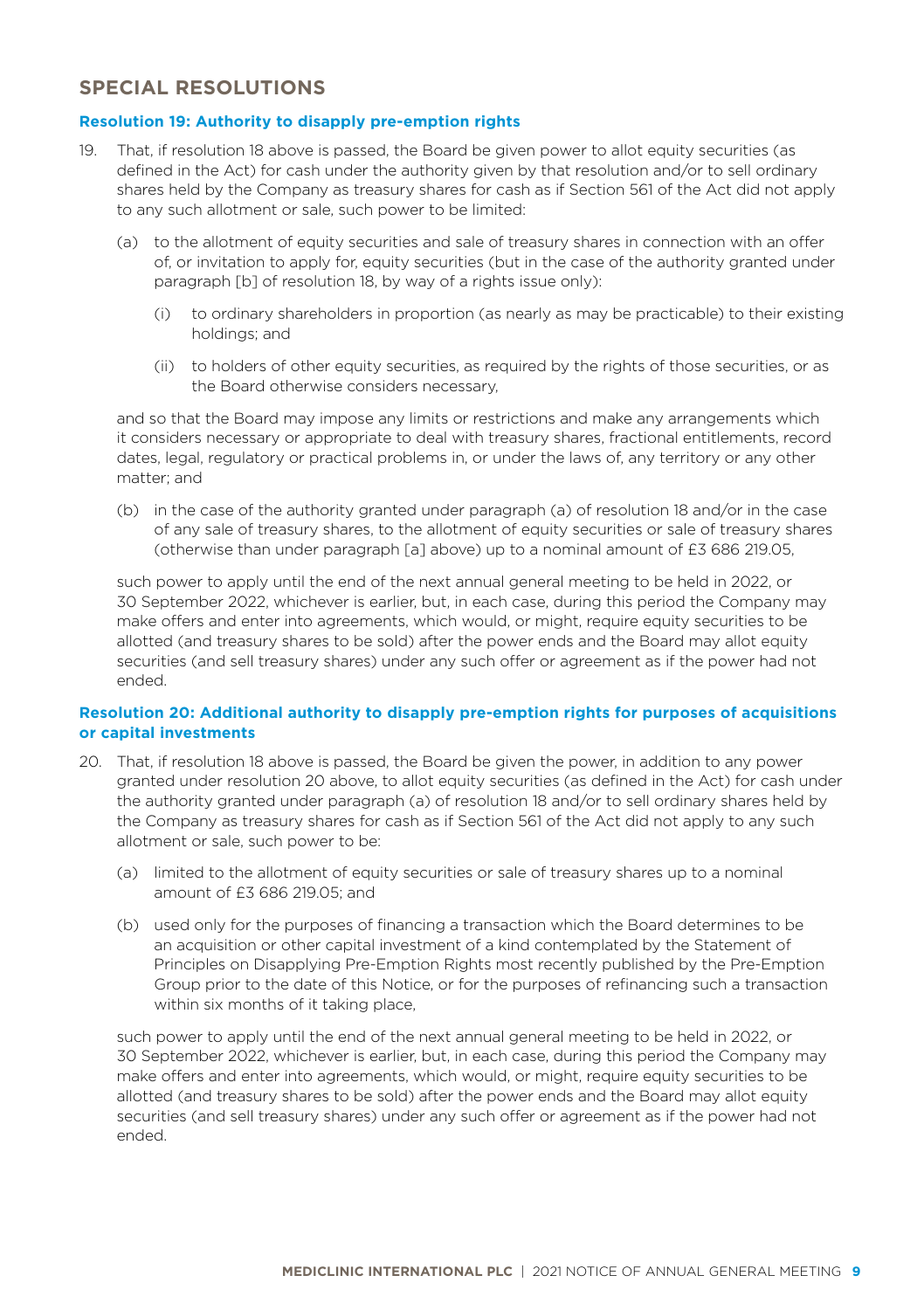### **Explanatory note for resolutions 19 and 20**

*At the annual general meeting held on 22 July 2020, the Directors were given the authority to issue equity securities of the Company and sell treasury shares in exchange for cash until the 2021 AGM.*

*Resolution 19 renews the Directors' power to allot equity securities and sell treasury shares in exchange for cash without first offering them to existing shareholders in proportion to their existing shareholdings. Equity securities include ordinary shares in the Company. Resolution 19 allows the Directors to issue equity securities and to sell treasury shares for cash on a non-pre-emptive basis: (i) to ordinary shareholders in proportion to their existing shareholdings and to holders of other equity securities as required by the rights of those securities, or as the Directors consider necessary, and to deal with, among other things, treasury shares, fractional entitlements and legal and practical problems in any territory, for example, in the case of a rights issue or other similar share issue; and (ii) otherwise, up to an aggregate nominal amount of £3 686 219.05 (representing 36 862 190 ordinary shares). This number represents approximately 5% of the issued share capital as at 26 May 2021, the latest practicable date prior to publication of this Notice.*

*On 12 March 2015, the Pre-Emption Group, an association of companies and investors that produces best practice guidance on disapplying pre-emption rights in the UK market, issued a revised Statement of Principles. This stated that, in addition to the previous standard annual disapplication of pre-emption rights up to a maximum equal to 5% of issued ordinary share capital, the Pre-Emption Group is now supportive of extending the general disapplication authority for certain purposes.* 

*On 5 May 2016, the Pre-Emption Group published a monitoring report on the implementation of its 2015 Statement of Principles for Disapplying Pre-emption Rights and a recommended template resolution for disapplying pre-emption rights. The template recommends companies request authority to disapply pre-emption rights in respect of the additional 5% to be used when the Board considers the use to be for an acquisition or specified capital investment in accordance with the 2015 Statement of Principles as a separate resolution to the disapplication to issue shares on an unrestricted basis.*

*Resolution 20 seeks this separate authority. Where the authority granted under resolution 20 is used, the Company will disclose this in the announcement regarding the issue, the circumstances that have led to its use and the consultation process undertaken.*

*In accordance with the section of the Statement of Principles regarding cumulative usage of authorities within a rolling three-year period, the Directors also confirm their intention that (except in relation to an issue pursuant to resolution 20 in respect of the additional 5% referred to above) no more than 7.5% of the issued ordinary share capital will be issued for cash on a non-pre-emptive basis during any rolling three-year period, without prior consultation with shareholders.*

*The Directors have no present intention of exercising these powers but believe that this resolution will assist them to respond to market developments and to take advantage of business opportunities as they arise.*

*These authorities are without prejudice to allotments made under previous authorities and will only be valid until the conclusion of the next annual general meeting to be held in 2022, or 30 September 2022, whichever is earlier.* 

#### **Resolution 21: Notice of general meetings, other than annual general meetings**

21. That a general meeting (other than an annual general meeting) of the Company may be called on not less than 14 clear days' notice.

#### **Explanatory note**

*Under the Act, the notice period required for all general meetings of listed companies is 21 days, however, it is possible to reduce this period to 14 days (other than for annual general meetings), provided that the following two conditions are met: (i) that a company offers facilities for shareholders*  to submit proxy appointments by electronic means; and (ii) that there is an annual resolution of *shareholders approving the reduction in the minimum notice period from 21 days to 14 days.*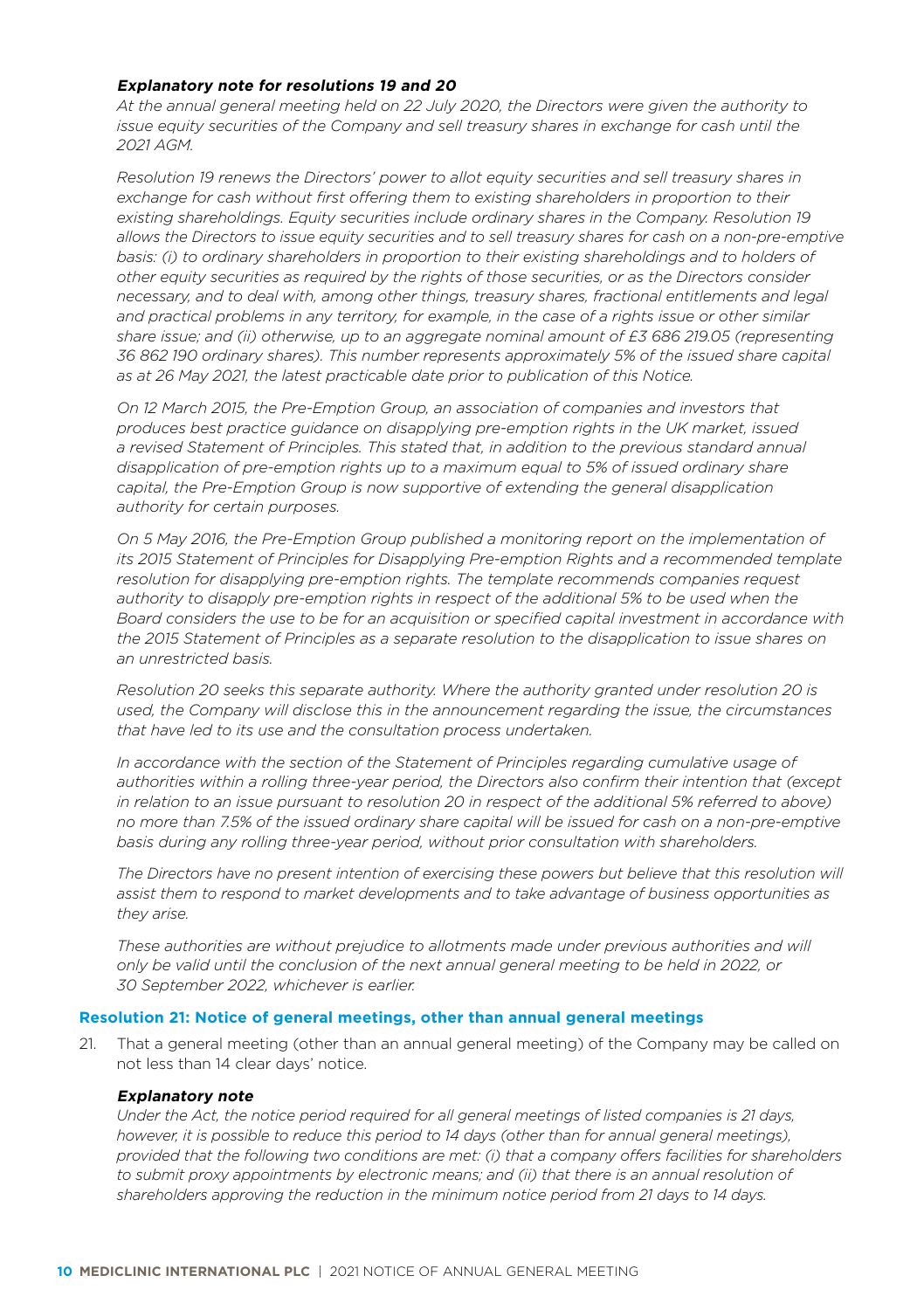*This resolution would, if passed, allow the Company flexibility to call general meetings, other than annual general meetings, on no less than 14 clear days' notice. This additional flexibility would only be used in limited and time-sensitive circumstances, where the Board considers relying on the*  authority to be to the advantage of shareholders as a whole. The approval will be effective until *the Company's next annual general meeting, at which meeting it is intended to propose a similar resolution for approval.*

#### **Feedback from the Clinical Performance and Sustainability Committee**

The report by the Clinical Performance and Sustainability Committee (the '**Committee**') included in the **2021 Annual Report**, read with the **2021 Clinical Services Report** and the **2021 Sustainable Development Report** published on the Company's website at annualreport.[mediclinic.com](http://investor.mediclinic.com/results-centre/results-and-reports), will serve as the Committee's feedback to the Company's shareholders on the matters within its mandate at the AGM. Any specific questions to the Committee may be sent to the Company Secretary prior to the AGM. Certain South African subsidiaries of the Company are required to appoint a social and ethics committee in terms of the South African Companies Act, No. 71 of 2008, as amended, (the 'SA Companies Act') unless such companies are subsidiaries of another company that has a social and ethics committee, and the social and ethics committee of that company will perform the functions required by this regulation on behalf of that subsidiary company. The Committee, in fulfilling its role to (a) promote a culture of excellence in patient safety, quality of care and patient experience by, *inter alia*, monitoring the clinical performance of the Group; and (b) ensure that the Group is and remains a good and responsible corporate citizen by monitoring the sustainable development performance of the Group, also performs the statutory functions required of a social and ethics committee in terms of the SA Companies Act.

By order of the Board.

Link Company Matters Limited

Company Secretary

Mediclinic International plc

6th Floor, 65 Gresham Street, London, EC2V 7NQ

18 June 2021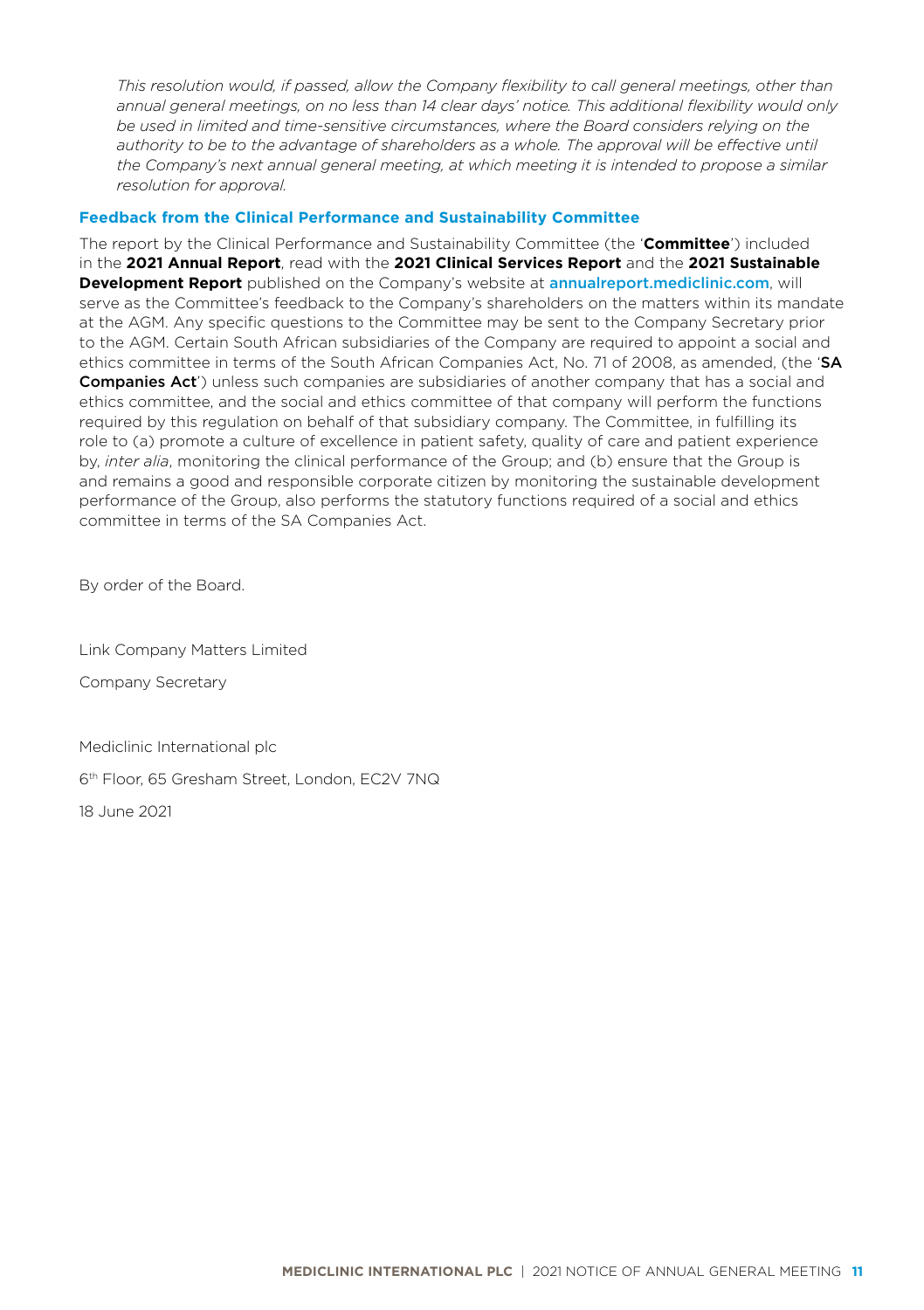## **BIOGRAPHIES OF THE DIRECTORS**

Following the internal Board evaluation process concluded in March 2021 and a recommendation from the Nomination Committee, the Board is satisfied that each of the directors continues to be effective, demonstrates a commitment to the role, and continues to be able to dedicate sufficient time to their duties. The directors believe that the Board continues to include an appropriate balance of skills and provides effective leadership for the Company. The Board has a variety of skills which include significant financial experience, extensive knowledge of the healthcare industry internationally, and experience of public companies listed on the London Stock Exchange. The skills and experience of each director is set out in this section:

## **COMMITTEE KEY**

- Member of Audit and Risk **A** Committee
- Member of Clinical **C** Performance and Sustainability Committe
- Member of Investment **I** Committee
- **N** Member of Nomination Committee
- Member of Remuneration **R** Committee
	- Chair of committee

## **SKILLS AND EXPERIENCE KEY**

- Capital markets, investor management
- **Financial, accounting** and/or risk management
- **Healthcare**
- IT, cybersecurity
- Medical/clinical/similarly complex business
- Marketing and customer focus
- Sustainability
- **Talent and culture** management, human resources



## **RESOLUTION 3: MR STEVE WEINER**

**A C R**

**Independent Non-executive Director Nationality:** American **Appointed:** July 2020

#### **Contribution to the Company and reasons for election**

Mr Weiner brings significant healthcare and international consumer goods experience in executive and non-executive finance and business transformation leadership roles in large, complex organisations in developed and developing markets.

**Career experience** He spent most of his career in finance with the international consumer goods group Unilever, most recently as Group Controller responsible for performance management, accounting, reporting and control. He was a member of Unilever's Global Finance Leadership Team, working closely with the group's board and Audit Committee. As non-executive director of Guy's and St Thomas' NHS Foundation Trust, one of the largest NHS Foundation Trusts in the UK, he chaired the Audit Committee from 2014 to 2018.

**Key external appointments** Non-executive director of Guy's and St Thomas' NHS Foundation Trust and of King's College Hospital NHS Foundation Trust.

**Qualifications** Masters in Finance (Columbia University), BSc in Management (Rutgers University).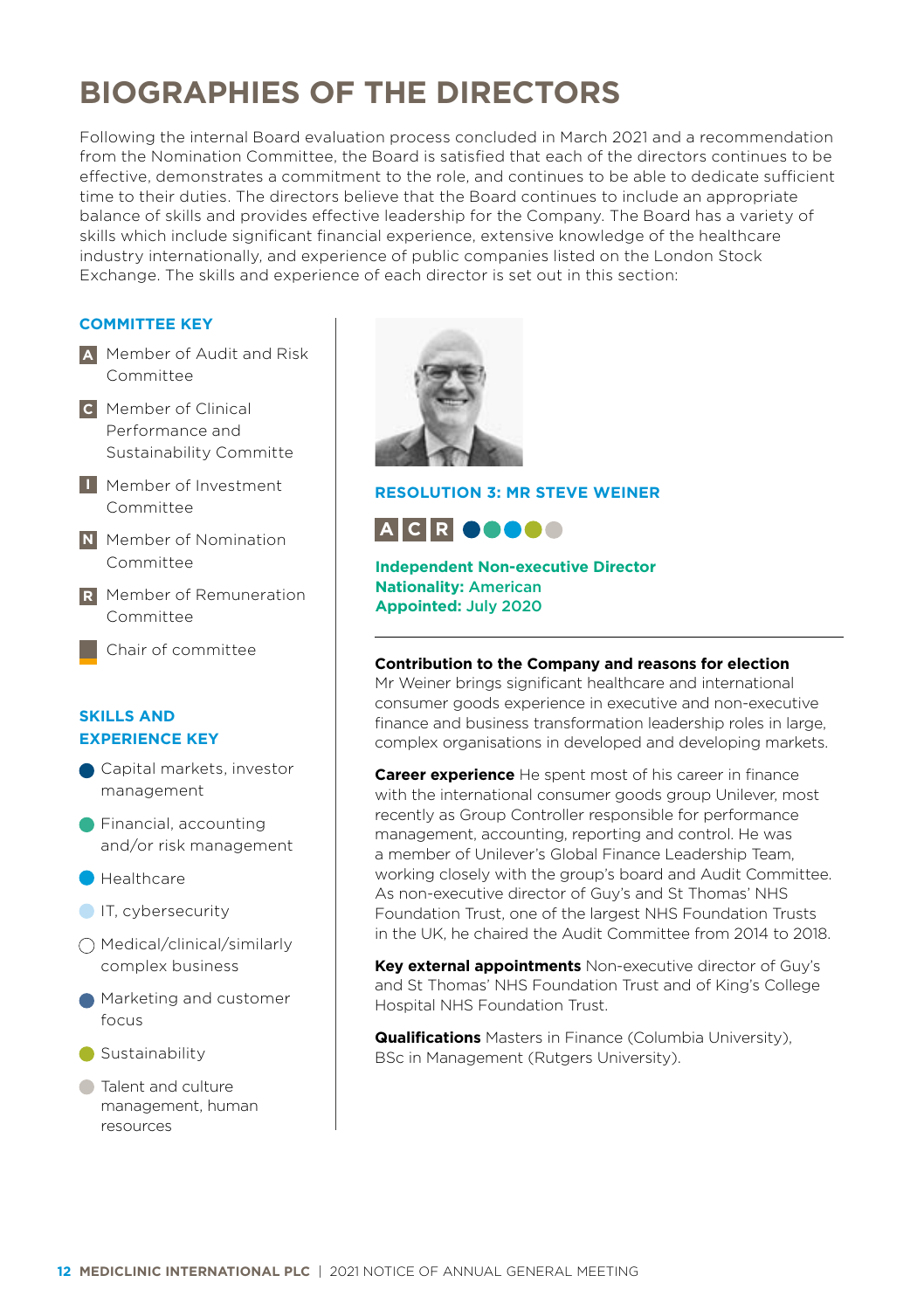

## **RESOLUTION 4: DAME INGA BEALE**



**Non-executive Chair Nationality:** British **Appointed:** Chair Designate March 2020, Chair July 2020

**Contribution to the Company and reasons for re-election** Dame Inga has close to 40 years of business management and leadership experience in global financial services, insurance and risk management in particular, and contributes a wealth of other skills and experience to the Board. As CEO of Lloyd's of London, the insurance and reinsurance market, she initiated large-scale digital and cultural transformation programmes and led the business's expansion into Dubai, China and India. She also played a critical role in advancing diversity and inclusion initiatives across Lloyd's and the international insurance sector. Her background provides a valuable balance to the Board and brings a different perspective to the Board's debates.

**Career experience** From 2014 to 2018 she served as the first female CEO of Lloyd's of London. Previously she held various senior leadership positions across the insurance sector, both in Switzerland and internationally, including at Converium, Zurich Insurance Group, Canopius and GE Insurance Solutions.

**Key external appointments** Independent non-executive director of Crawford & Company and London First. She serves on the London Mayor's Business Advisory Board and is Patron of Insuring Women's Futures. She has recently been appointed to the supervisory board of NN Group N.V.

**Qualifications** Associate of the Chartered Insurance Institute since 1987, appointed Dame Commander of the Order of the British Empire in 2017 for services to the UK economy.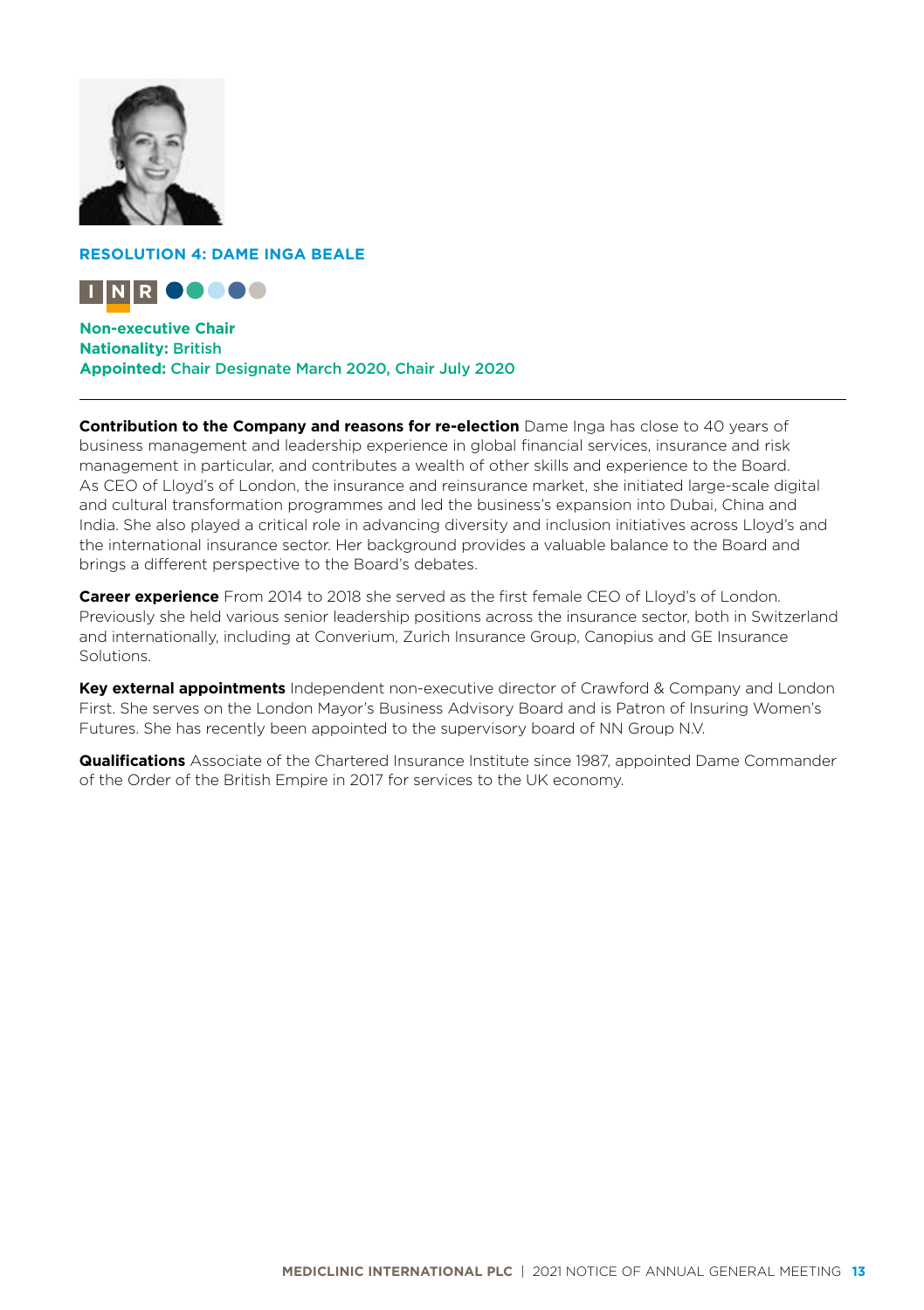

## **RESOLUTION 5: DR RONNIE VAN DER MERWE**



**Group Chief Executive Officer Nationality:** South African **Appointed:** June 2018

**Contribution to the Company and reasons for re-election** Dr Van der Merwe has a strong track record of leadership and management within a large private sector healthcare organisation, including strategy, organisational development, clinical performance, adoption of technology and managing quality. He also has extensive knowledge of Mediclinic's operations. As a qualified anaesthesiologist in private practice, Dr Van der Merwe gained extensive experience in trauma and elective anaesthesia, intensive care management, and the management of acute and chronic pain. During his involvement in the medical insurance industry, he gained expertise in healthcare data management, analytics, managed healthcare principles and reimbursement models. He established the Clinical Services, Clinical Information, Advanced Analytics, Health Information Management and central Procurement functions at Mediclinic, contributing to the growth and strategic positioning of the Group.

**Career experience** He joined the Company in 1999 and as Chief Clinical Officer took responsibility for various aspects of the business prior to his appointment as executive director and Group CEO of Mediclinic. He was an executive director of Mediclinic International Ltd from 2010, up to the reverse takeover of Al Noor Hospitals Group plc. He was appointed as an executive director and Group CEO of Mediclinic, with effect from 1 June 2018, and also serves as a non-executive director of Spire since 24 May 2018 under the terms of the shareholder agreement between Spire and Mediclinic.

**Key external appointments** Non-executive director of Spire.

**Qualifications** MBChB (Stellenbosch University), DA (SA) (College of Anaesthetists of South Africa), FCA (SA) (Fellowship of the College of Anaesthetists of South Africa), Advanced Management Program (Harvard Business School).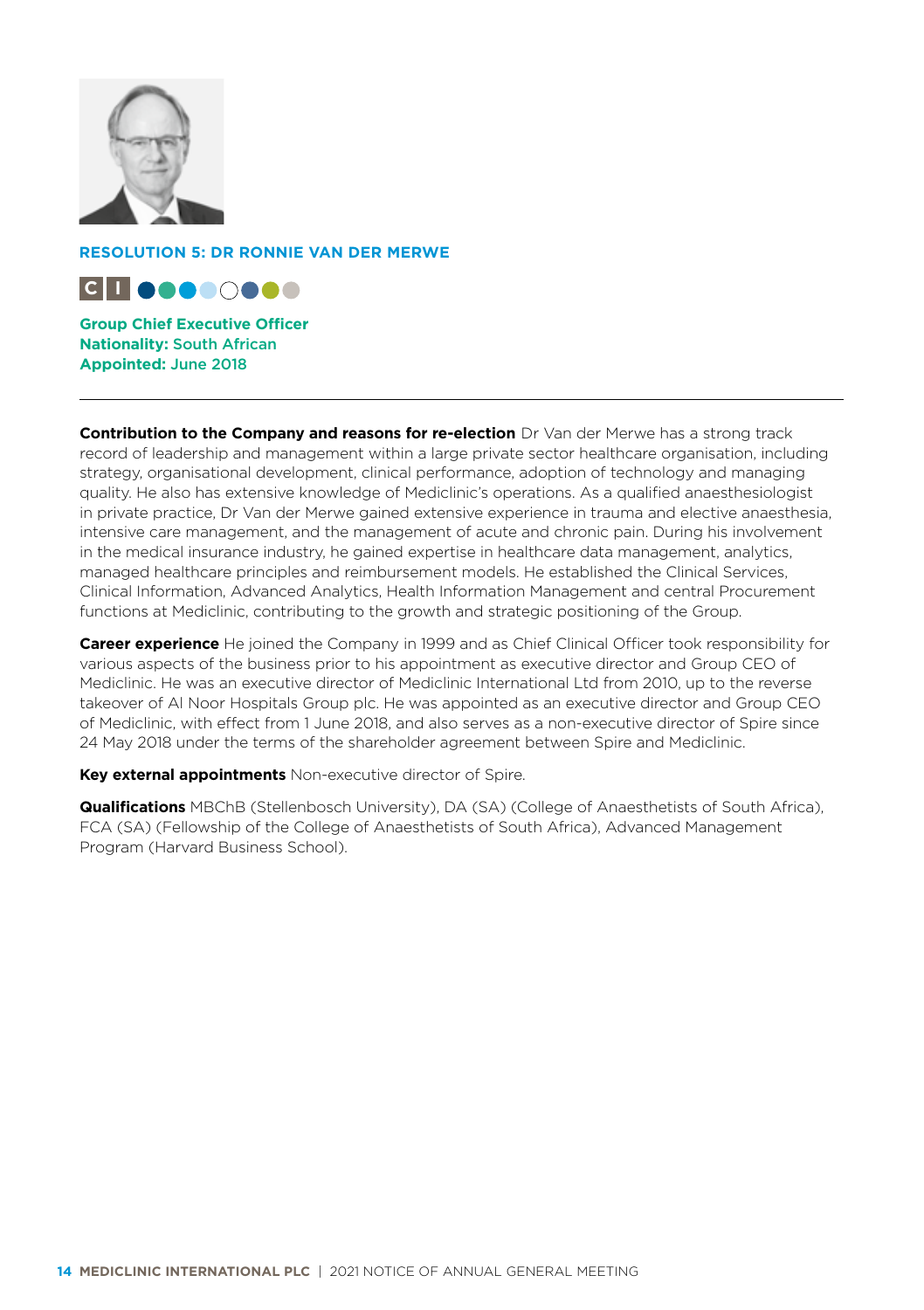

### **RESOLUTION 6: MR JURGENS MYBURGH**



**Group Chief Financial Officer Nationality:** South African **Appointed:** August 2016

**Contribution to the Company and reasons for re-election** Mr Myburgh is a qualified chartered accountant with broad financial and accounting experience obtained during his career of over 20 years. Since joining the Group, he has emphasised the importance of capital management and allocation informed by cost of capital across the Group and driven a structured approach to growth.

**Career experience** After qualifying as a chartered accountant with KPMG in 2000, he joined The Standard Bank of South Africa Ltd in 2001 and was appointed as Head of Mergers and Acquisitions in 2009. Subsequently, he served as CFO at Datatec Ltd, an international ICT Group, before joining Mediclinic as Group CFO in August 2016.

#### **Key external appointments** None.

**Qualifications** BComm Hons in Accounting (University of Johannesburg), registered with the South African Institute of Chartered Accountants ('**SAICA**').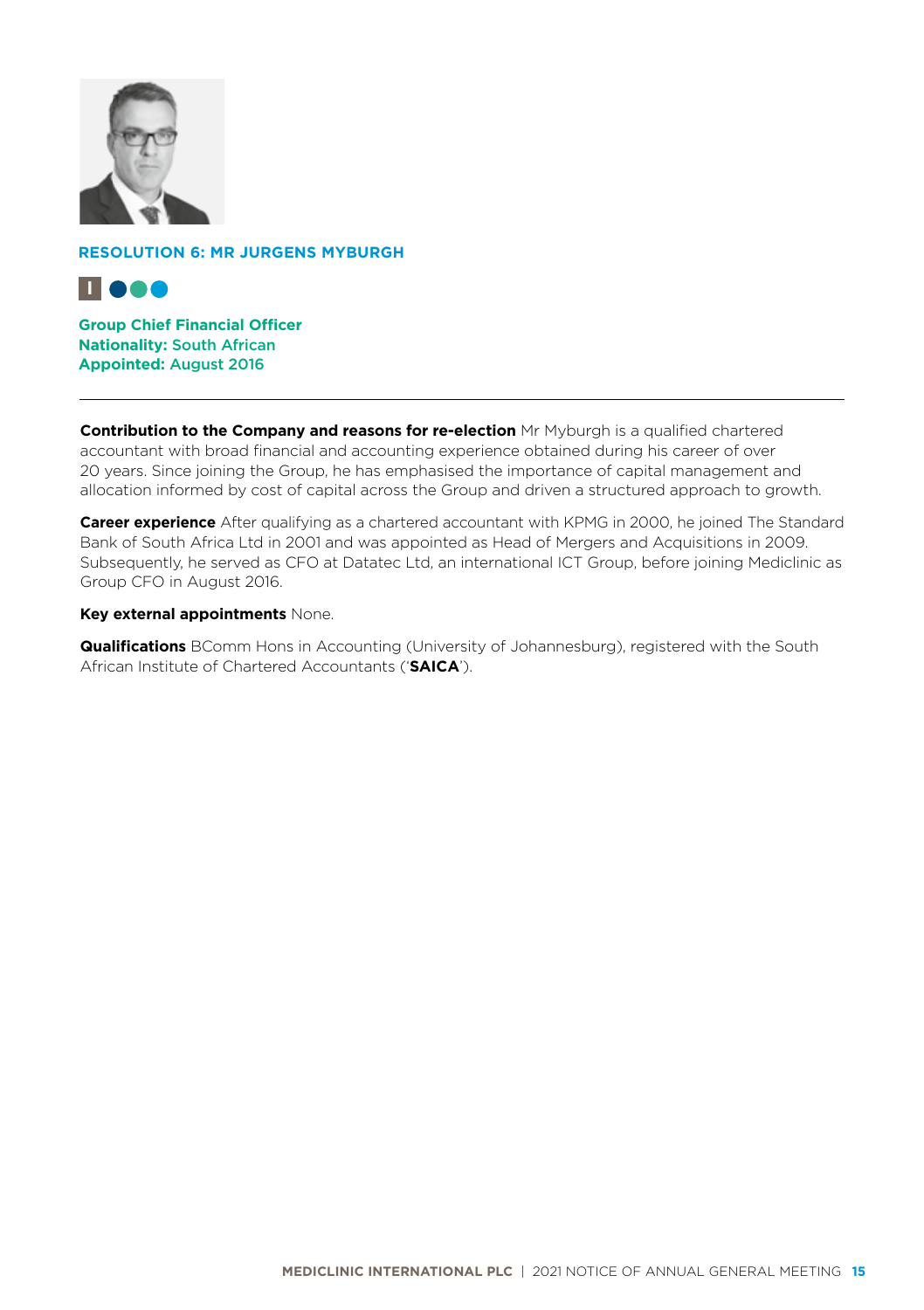

## **RESOLUTION 7: MR ALAN GRIEVE**



## **Senior Independent Director**

**Nationality:** British and Swiss **Appointed:** Independent non-executive director February 2016, SID July 2019

**Contribution to the Company and reasons for re-election** Working as an executive and non-executive director across a wide range of business areas, Mr Grieve has gained comprehensive experience in finance, accounting and risk management; he also has extensive knowledge of the healthcare sector. This equips him with a strong basis for assessing and, where appropriate, challenging the financial and risk management framework.

**Career experience** He began his career in accountancy at the respective auditing firms now known as PwC and EY. He worked for Richemont, the Swiss luxury goods group, as Company Secretary from 1998 to 2004 and as Director of Corporate Affairs from 2004 to 2014. He served as an independent non-executive director of Mediclinic International Ltd from 2012 and as a director of Mediclinic Switzerland AG (now Hirslanden AG) between 2008 and 2012. He served as CFO of Reinet Investments Manager SA and Reinet Fund Manager SA from 2008 to 2011 and was the CEO from 2012 until he retired in 2014.

**Key external appointments** Non-executive director Reinet Investments Manager SA and Reinet Fund Manager SA.

**Qualifications** BA Hons Business Administration (Heriot-Watt University), member of the Institute of Chartered Accountants of Scotland.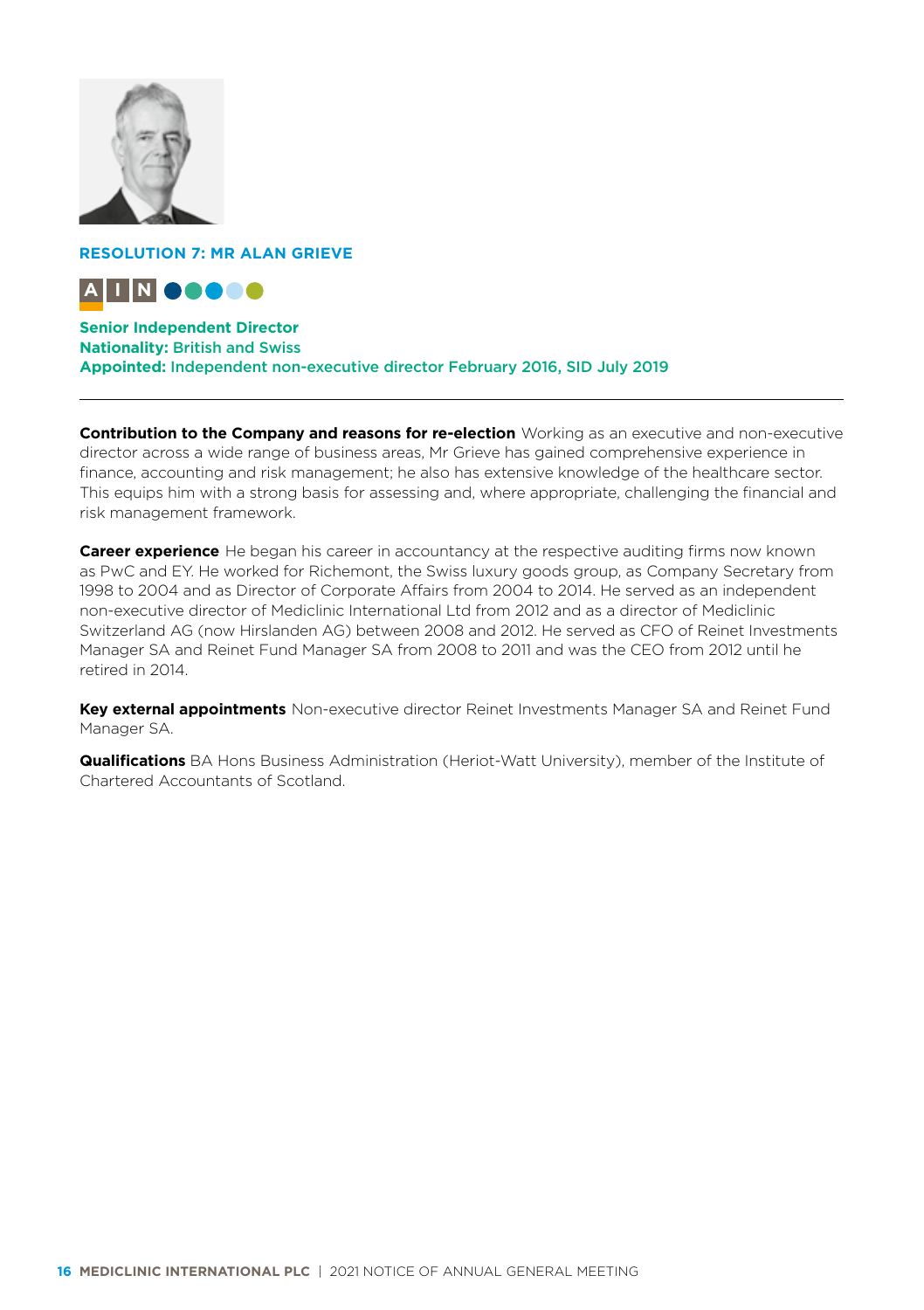

## **RESOLUTION 8: DR MUHADDITHA AL HASHIMI**



**Independent Non-executive Director Nationality:** Emirati **Appointed:** November 2017

**Contribution to the Company and reasons for re-election** Dr Al Hashimi has extensive knowledge and experience of the healthcare sector and provides substantial strategic and tactical expertise in operations, fiscal management and negotiating strategic transactions. She contributes valuable insights, especially into the Middle East operations of the Company, and has an excellent understanding of the broader geopolitical landscape.

**Career experience** Dr Al Hashimi has over 20 years' experience in the healthcare and higher education industry in the UAE. She is currently the Chair of the Sharjah Private Education Authority. Previous roles include serving as CEO of Dubai Healthcare City; CEO of the Mohammed Bin Rashid Al Maktoum Academic Medical Center; Deputy CEO of Tatweer; Member of Dubai Holdings; Executive Dean of the Faculty of Health Sciences, Higher Colleges of Technology ('**HCT**'); Acting Deputy Vice Chancellor of Academic Affairs at HCT; and a Director of Education of the Harvard Medical School Dubai Center.

**Key external appointments** Member of the University of Sharjah board of trustees, member of the Audit and Compliance Committee and the Academic Committee of the University of Sharjah, and a trustee of the UAE Nursing and Midwifery Council and the UAE Genetic Diseases Association.

**Qualifications** BS in Medical Technology (University of Minnesota), MSc in Clinical Laboratory Services (University of Minnesota), Doctor of Public Health (University of Texas).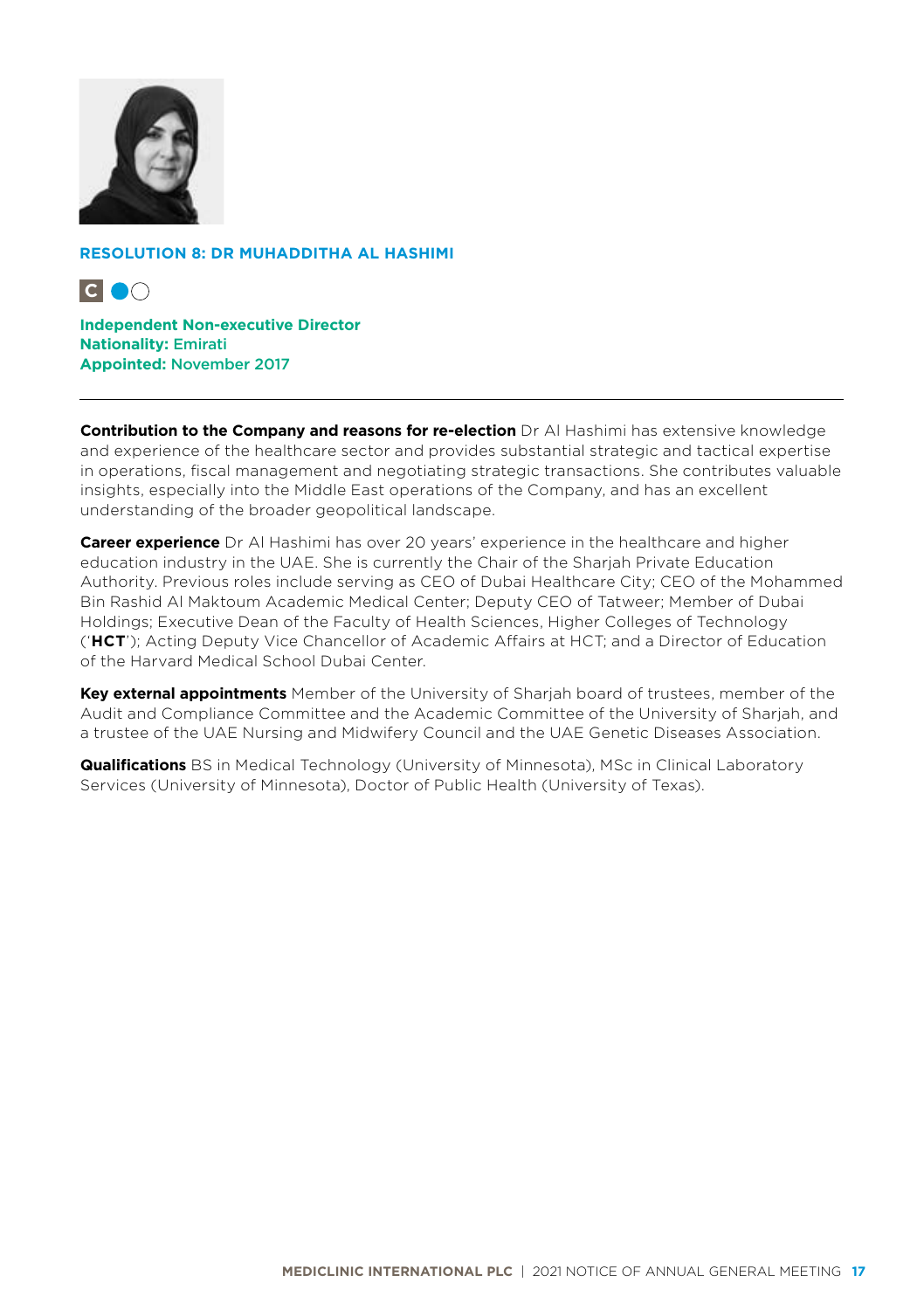

**RESOLUTION 9: MR JANNIE DURAND**



**Non-executive Director Nationality:** South African **Appointed:** February 2016**<sup>1</sup>**

**Contribution to the Company and reasons for re-election** Mr Durand has extensive knowledge and over 20 years' experience in the investment industry bringing substantial strategic and tactical expertise. He contributes valuable insights to the Board's discussions by drawing on his skills and experience of the investment and capital markets, finance and accounting, risk management, development and implementation of strategy, as well as investor relations.

**Career experience** He served as non-executive director of Mediclinic International Ltd from 2012 up until the combination of the businesses of the Company (then Al Noor Hospitals Group plc) and Mediclinic International Ltd in 2016. He joined the Rembrandt Group in 1996 and in 2012 was appointed as the CEO of Remgro, which holds a 44.56% interest in the Company, serving as its representative on the Board.

**Key external appointments** Non-executive chair for the following listed companies within the Remgro group: Distell Group Holdings Ltd, RCL Foods Ltd and Rand Merchant Investment Holdings Ltd.

**Qualifications** BAcc Hons in Accountancy (Stellenbosch University), MPhil in Management Studies (Oxford University), registered with SAICA.

#### Note

<sup>1</sup> Mr Uys, the Head of Strategic Investment at Remgro, was appointed as the alternate director to Mr Durand in April 2016. Prior to joining Remgro, he was a founding member and ultimately became the CEO of the Vodacom Group. He holds an MEng in Electronic Engineering (Stellenbosch University) and an Executive MBA (Stellenbosch University).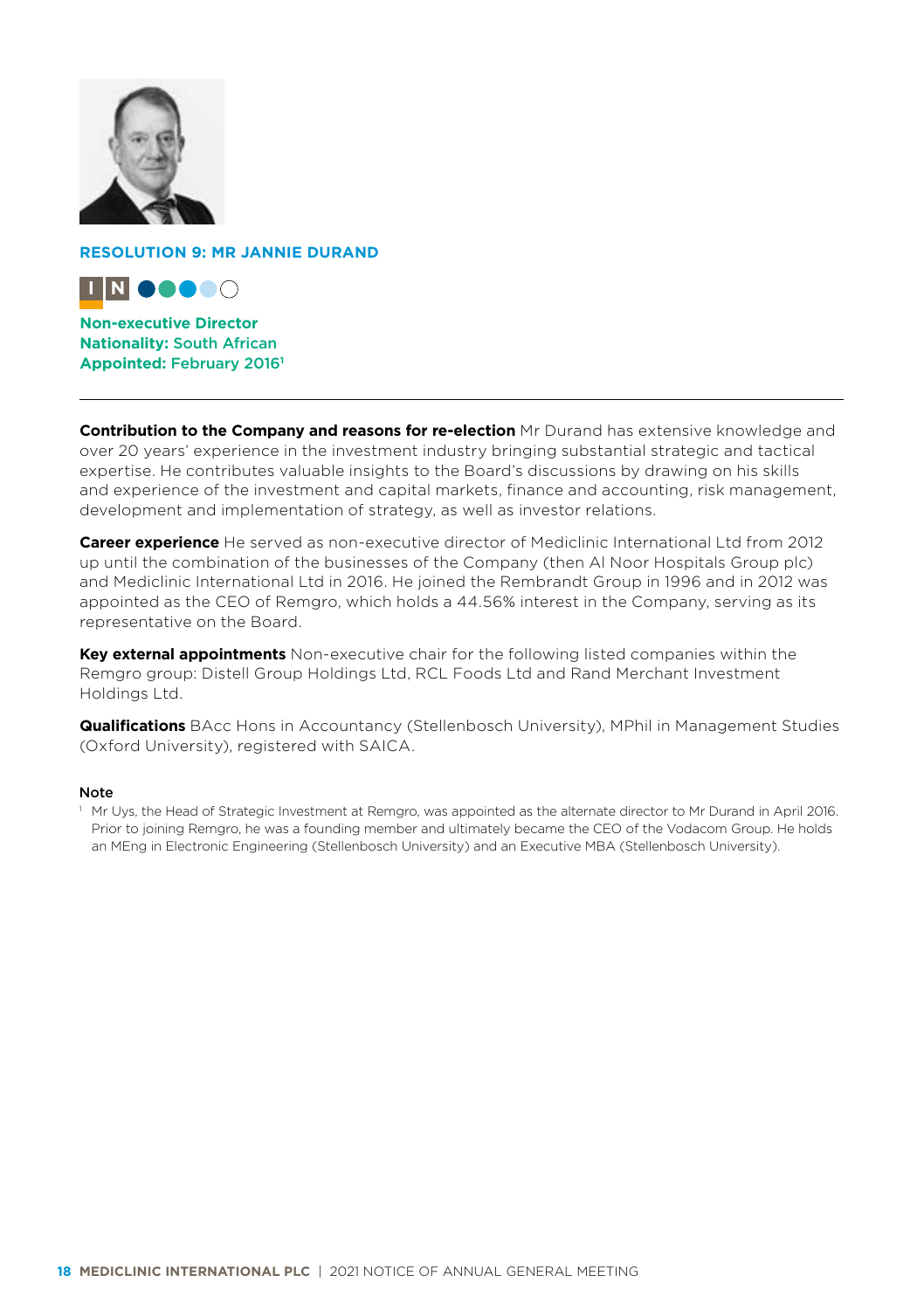

## **RESOLUTION 10: DR FELICITY HARVEY CBE**



**Independent Non-executive Director Nationality:** British **Appointed:** October 2017

**Contribution to the Company and reasons for re-election** Dr Harvey's clinical and public health background provides valuable balance to the Board and brings an important perspective to the Board's discussions and to the Clinical Performance and Sustainability Committee, particularly as developments in technology continue to accelerate. She also plays a crucial role in supporting management in the development and implementation of the Company's sustainability strategy.

**Career experience** Throughout her career, Dr Harvey has gained an in-depth knowledge of the health sector, mainly through her work in the medical field. She is a clinician by background and was previously Director General for Public and International Health at the UK Department of Health; Director of the UK Prime Minister's Delivery Unit; Head of the Medicines, Pharmacy and Industry Group at the Department of Health; Director of Prison Health at Her Majesty's Prison Service; Head of Quality Management at NHS Executive; and Private Secretary to the Chief Medical Officer.

**Key external appointments** Non-executive director of Guy's and St Thomas' NHS Foundation Trust, London; non-executive director of Halcyon TopCo Ltd; visiting professor at the Institute of Global Health Innovation, Imperial College London; Chair of the WHO Independent Oversight and Advisory Committee for Health Emergencies.

**Qualifications** MBBS (St Bartholomew's Medical College, University of London), PgDip in Clinical Microbiology (The Royal London Hospital College, University of London), MBA (Henley Management College). Appointed Commander of the Order of the British Empire in 2008, Honorary Fellow of the Royal College of Physicians, Fellow of the Faculty of Public Health and a member of Chapter Zero, the UK Chapter of the World Economic Forum's Climate Governance Initiative.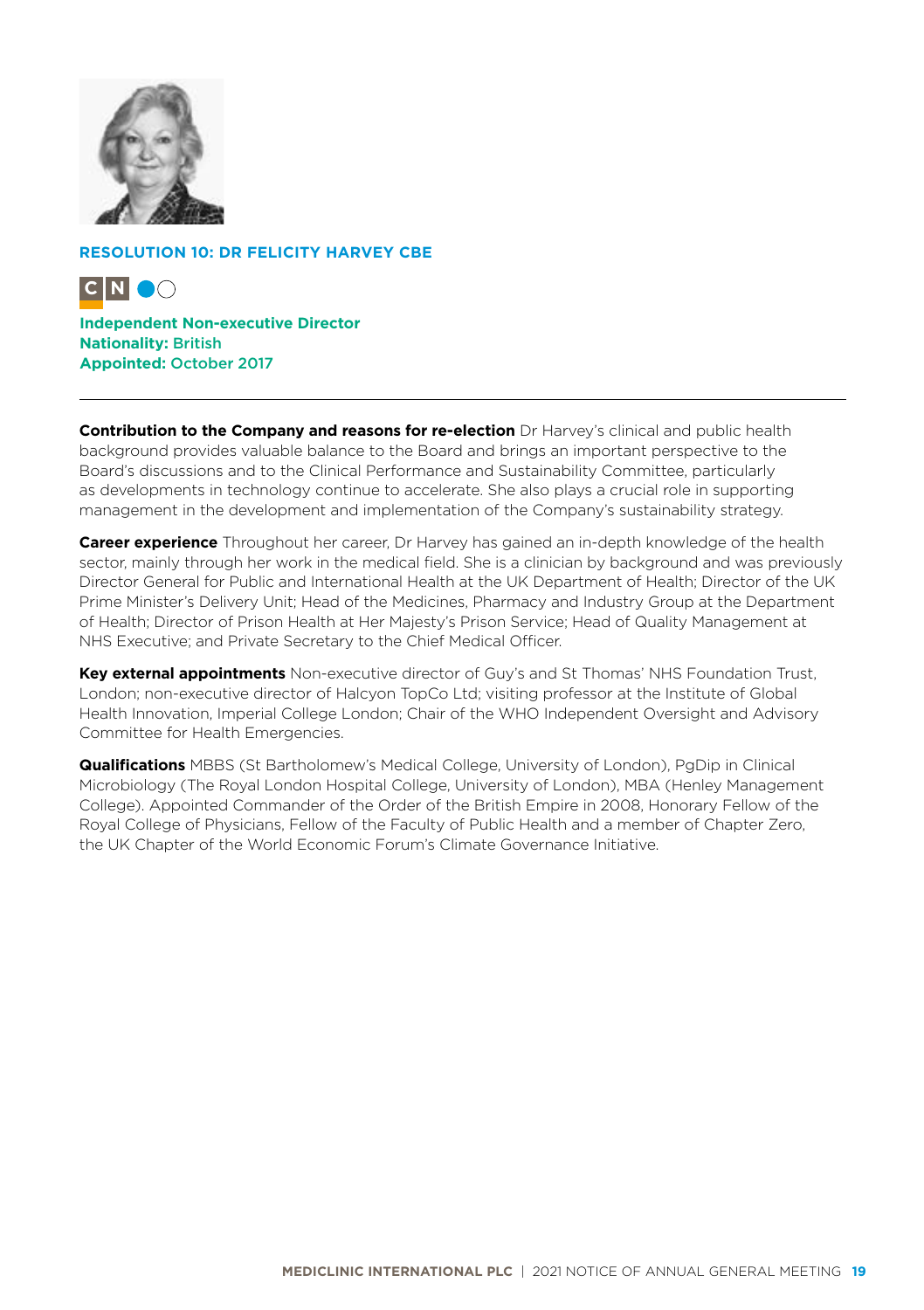

## **RESOLUTION 11: MR DANIE MEINTJES**



**Non-executive Director Nationality:** South African **Appointed:** Non-executive director August 2018, non-executive director for workforce engagement April 2019

**Contribution to the Company and reasons for re-election** As the former Group CEO and prior to that, as divisional Human Resources Executive, Mr Meinties led Mediclinic's efforts to engage with, and invest in, the Company's workforce. With his career background and in-depth knowledge of the Company, he is uniquely positioned to effectively oversee the Company's employee engagement processes and evaluate the effectiveness and progress in this regard. He brings significant operational, strategic and risk management experience to the Board as well as extensive knowledge of the healthcare sector.

**Career experience** He served as CEO of Mediclinic from 2010 up to his retirement on 1 June 2018. He was appointed as an executive director and Group CEO of the Company on 15 February 2016. Mr Meintjes served in various management positions in the Remgro group before joining Mediclinic in 1985 as the Hospital Manager of Mediclinic Sandton. He became a member of Mediclinic's Executive Committee in 1995 and a director in 1996. In 2006 he was seconded to serve as a senior executive of the Group's operations in Dubai and appointed as the CEO of Mediclinic Middle East in 2007. He served as a non-executive director of Spire from 2015, a position from which he retired on 24 May 2018.

**Key external appointments** Non-executive director of Capitec Bank Holdings Ltd and Capitec Bank Ltd.

**Qualifications** BPL Hons in Industrial Psychology (University of the Free State), Advanced Management Program (Harvard Business School).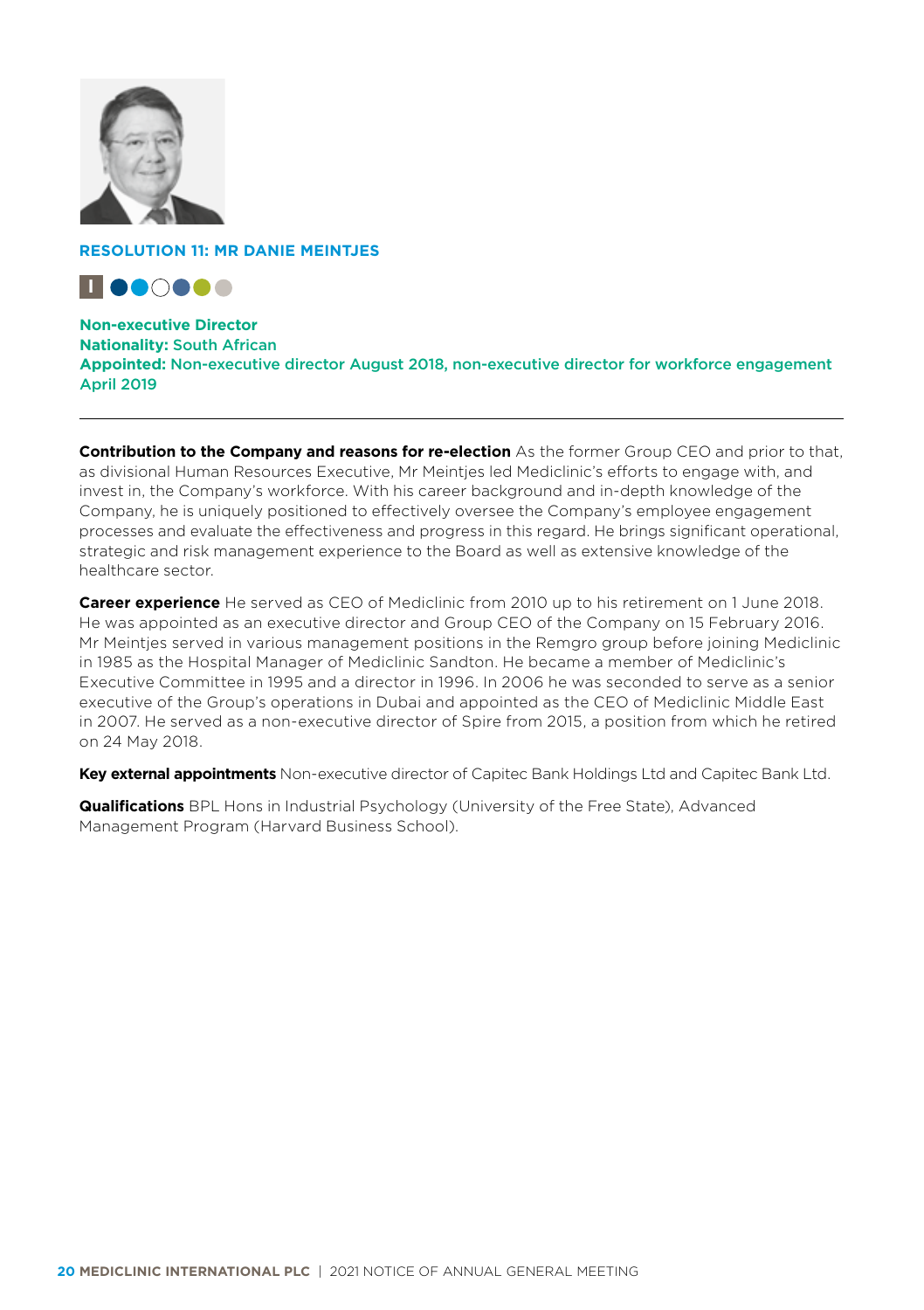

**RESOLUTION 12: DR ANJA OSWALD**



**Independent Non-executive Director Nationality:** Swiss **Appointed:** July 2018

**Contribution to the Company and reasons for re-election** Dr Oswald supports the Board with her knowledge and experience in digital transformation and digital ecosystems as well as with her tremendous network in different fields. In addition, with her unique insights into day-to-day operations in the broader political and regulatory context of private healthcare in Switzerland and her experience as a medical specialist, general manager and board member of various companies and start-up companies, she brings a wealth of knowledge and practical experience.

**Career experience** She was previously Deputy Medical Officer in the Department of Health, Head of Medical and Pharmaceutical Services, as well as a member of various cantonal, regional and national committees in Swiss health administration authorities and worked closely with political opinion leaders. She was also CEO of a healthcare start-up company and worked for several years as a medical specialist in various hospitals.

**Key external appointments** CEO of Klinik Sonnenhalde AG, member of the boards of Integrierte Psychiatrie Winterthur, Zippsafe AG, a spin-off of ETH in the industry field that produces smart locker solutions, and Past-President of the Association of Private Hospitals in Basel.

**Qualifications** MD-PhD (University of Basel), specialising in Orthopaedic Surgery and Traumatology, as well as in Sports Medicine, Executive MBA (University of Rochester-Bern). She holds a certificate in General Management (University of Bern), as well as a certificate of the Swiss Board School (International Center for Corporate Governance of the University of St. Gallen).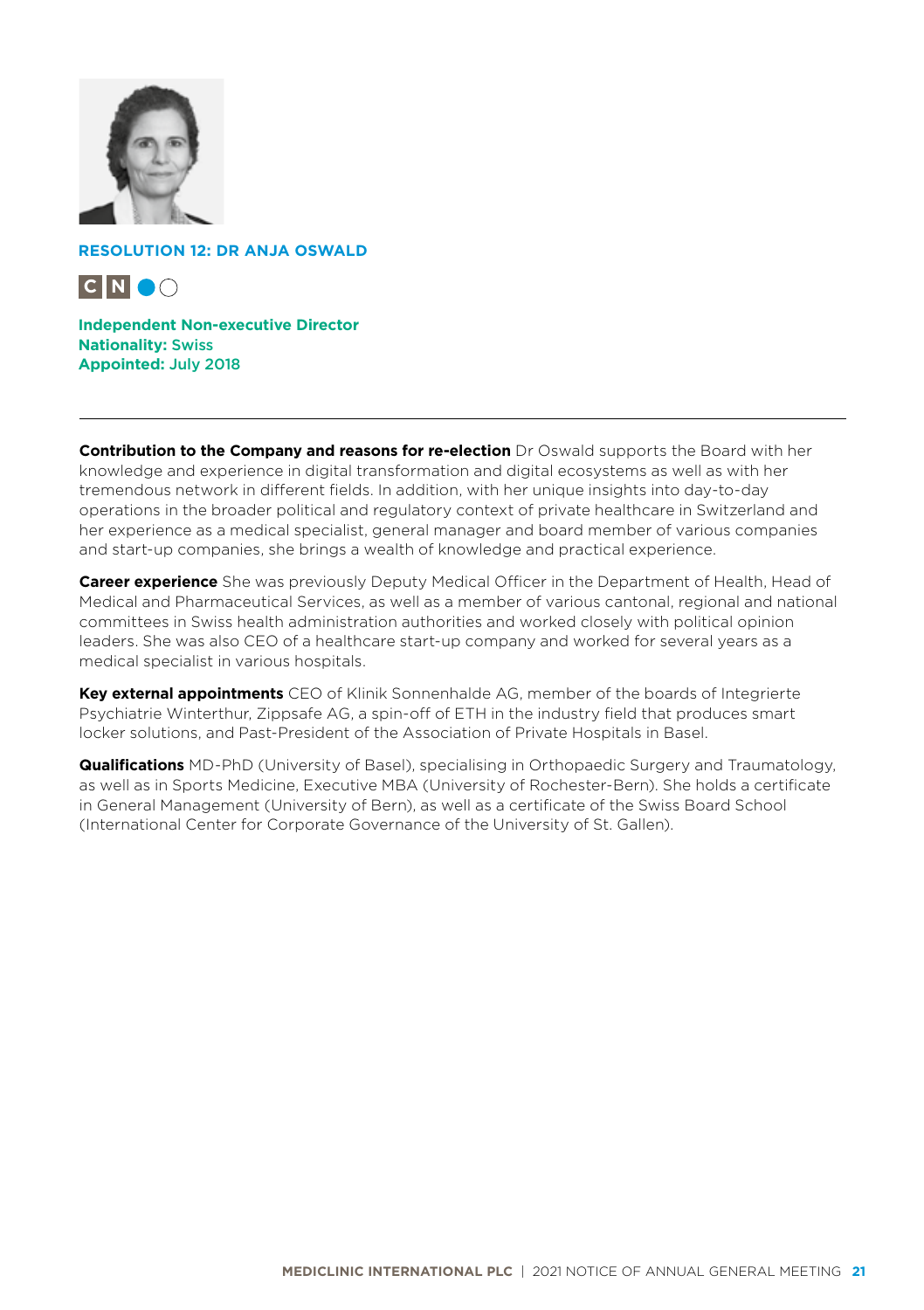

**RESOLUTION 13: MR TREVOR PETERSEN**



**Independent Non-executive Director Nationality:** South African **Appointed:** February 2016

**Contribution to the Company and reasons for re-election** Mr Petersen brings significant experience, in-depth knowledge and corporate history of Mediclinic and the healthcare sector, having served as a director from 2012 and through the successful merger of Mediclinic International and Al Noor Hospitals Group plc in February 2016. Through his career in accountancy and audit, Mr Petersen has valuable experience, which informs his role on the Mediclinic Board and its committees.

**Career experience** Previously a lecturer at the University of Cape Town, he took up a partnership in the merged firm of PricewaterhouseCoopers Inc in 1996. He served as a partner of the national firm from 1997 to 2009 and as the partner-in-charge of Cape Town and Chair of the Western Cape region. He has served professional membership associations such as the SAICA and was elected the Chair of its national body in 2006 and 2007.

**Key external appointments** Lead independent non-executive director of Media24 (Pty) Ltd.

**Qualifications** BComm Hons in Financial Management (University of Cape Town), registered with SAICA.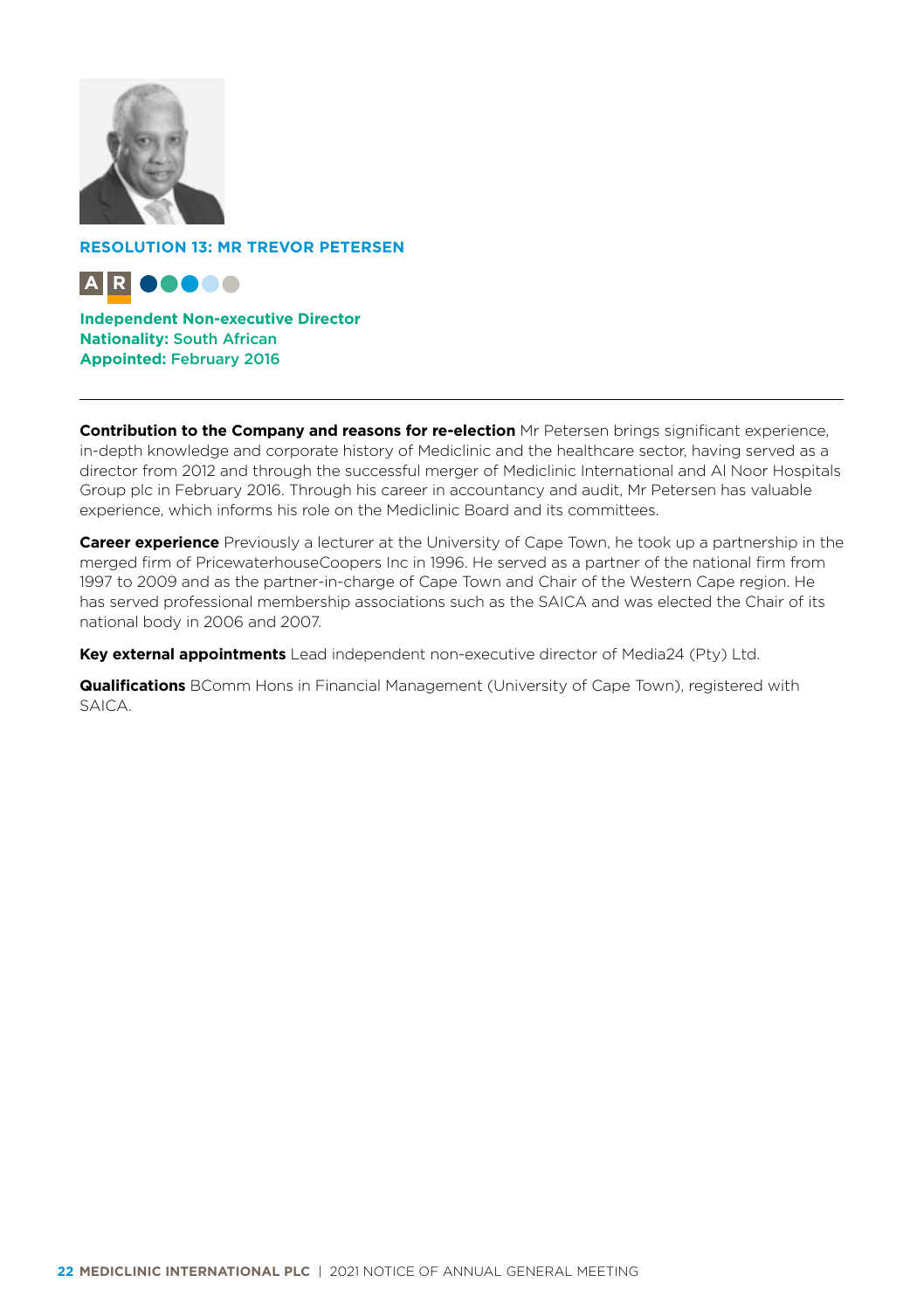

**RESOLUTION 14: MR TOM SINGER**



**Independent Non-executive Director Nationality:** British **Appointed:** July 2019

**Contribution to the Company and reasons for re-election** Mr Singer's skills and experience, gained through his long and successful career in finance across a broad range of UK and international branded consumer businesses, including in the healthcare sector, provide important input. He also brings a thorough understanding of the UK-listed company environment. His career and background make him ideally suited to succeed Mr Grieve as chair of the Audit and Risk Committee.

**Career experience** Previously served as CFO of InterContinental Hotels Group PLC, a leading international hotel group, and British United Provident Association (BUPA), a provider of health insurance, care homes for the elderly and other health-related services including private hospitals. Earlier in his career, Mr Singer was CFO and Chief Operating Officer of William Hill PLC and Finance Director of Moss Bros PLC, having started his career in professional services and spending a total of 12 years at Price Waterhouse and McKinsey.

**Key external appointments** Non-executive director of Halfords Group plc and DP Eurasia NV, an operator of pizza restaurants in Turkey and Russia.

**Qualifications** BSc Hons Finance and Accounting (University of Bristol), qualified chartered accountant, Advanced Management Programme (INSEAD).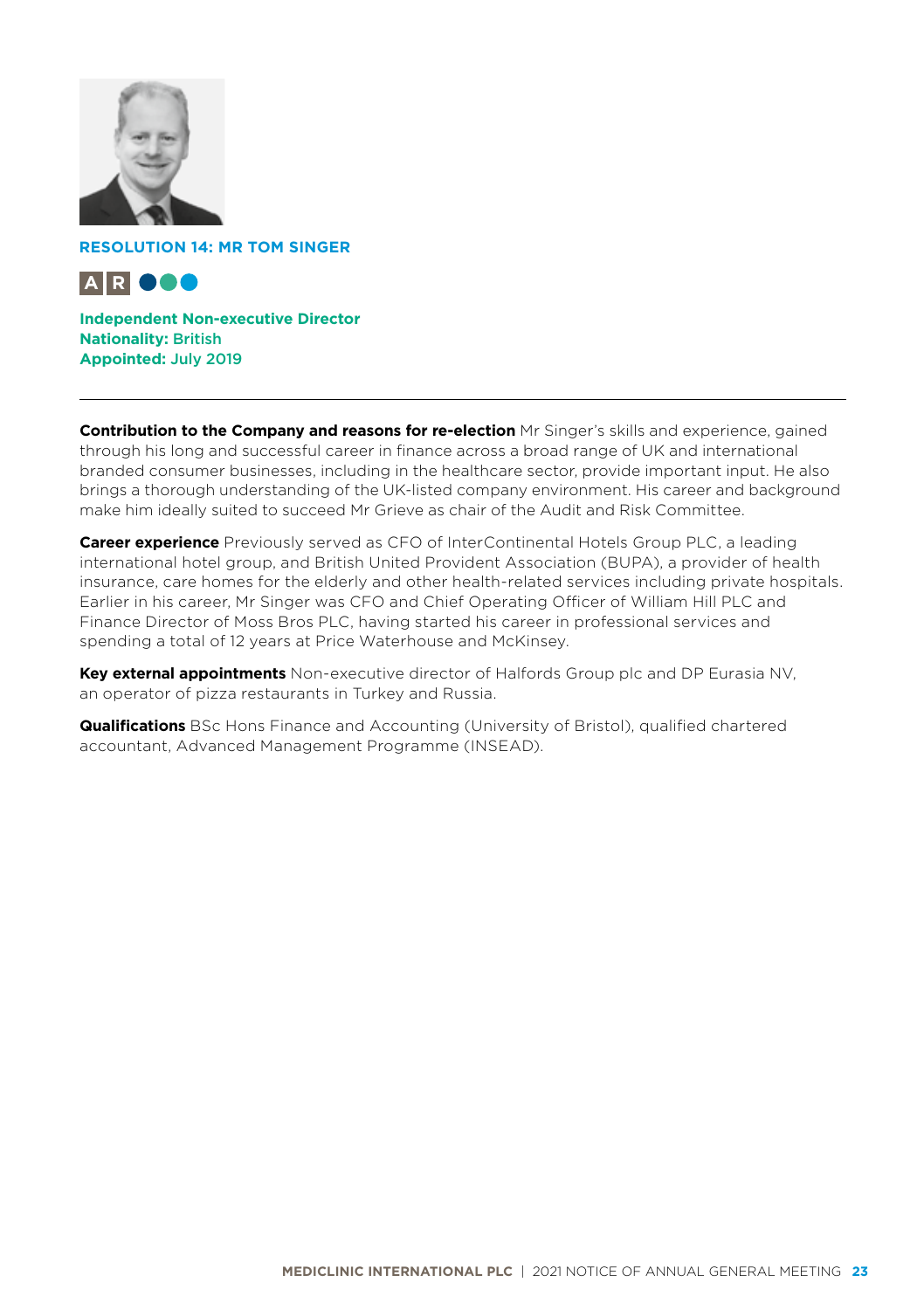# **SHAREHOLDER NOTES**

The following notes explain your general rights as a shareholder and your right to attend and vote at this AGM or to appoint someone else to vote on your behalf.

1. To be entitled to attend and vote at the AGM (and for the purpose of the determination by the Company of the number of votes they may cast), shareholders must be registered in the register of members of the Company at close of business on Friday, 23 July 2021 (or, in the event of any adjournment, close of business on the date which is 48 hours before the time of the adjourned meeting). Changes to the register of members after the relevant deadline shall be disregarded in determining the rights of any person to attend and vote at the AGM. In alignment with best practice for listed companies, it is the current intention that each of the resolutions to be put to the AGM will be voted on by way of a poll and not by show of hands. The Company believes that a poll is more representative of shareholders' voting intentions because shareholder votes are counted according to the number of ordinary shares held and all votes tendered are taken into account. Following a poll vote, any shareholder who has voted on the poll is entitled under section 360BA of the Companies Act 2006 to request from the Company information which will allow them to determine whether their vote was validly recorded and counted. Shareholders who wish to do so should contact the Company's registrar, Computershare, no later than 30 days following the date of the AGM, using the contact details set out on page 29.

Notwithstanding the planned relaxation of UK Government restrictions on the holding of events, restrictions or guidance on public gatherings and travel may remain in place or be reintroduced at short notice. Shareholders and corporate representatives are therefore strongly encouraged not to attend in person or appoint any proxy other than the chair of the AGM. The AGM is expected to be purely functional, principally putting the resolutions to shareholders and calling the poll.

Shareholders are therefore encouraged to attend the live Shareholder Event (refer to page 28 for details) and to **submit a proxy vote in advance of the AGM** in accordance with the instructions set out below.

- 2. **Dispatch instructions:** To be valid, any form of proxy and any power of attorney or other authority under which it is executed (or a duly certified copy of any such power or authority), must be returned by no later than 15:00 (BST) on Friday, 23 July 2021 through any one of the following methods:
	- (a) in the case of **shareholders on the UK register**:
		- (i) by post at: Computershare Investor Services PLC The Pavilions, Bridgwater Road, Bristol, BS99 6ZY, United Kingdom (Tel: 0370 703 6022 if dialling from the UK and +44 370 703 6022 if dialling from abroad); or
		- (ii) by hand or courier (during normal business hours only) to the Company's UK registrar at: Computershare Investor Services PLC The Pavilions, Bridgwater Road, Bristol, BS13 8AE, United Kingdom (Tel: 0370 703 6022 if dialling from the UK and +44 370 703 6022 if dialling from abroad); or
		- (iii) electronically through the website of the Company's UK registrar at [www.investorcentre.co.uk/eproxy](http://www.investorcentre.co.uk/eproxy); or
		- (iv) in the case of shares held through CREST, via the CREST system (see notes 10–12 on page 26);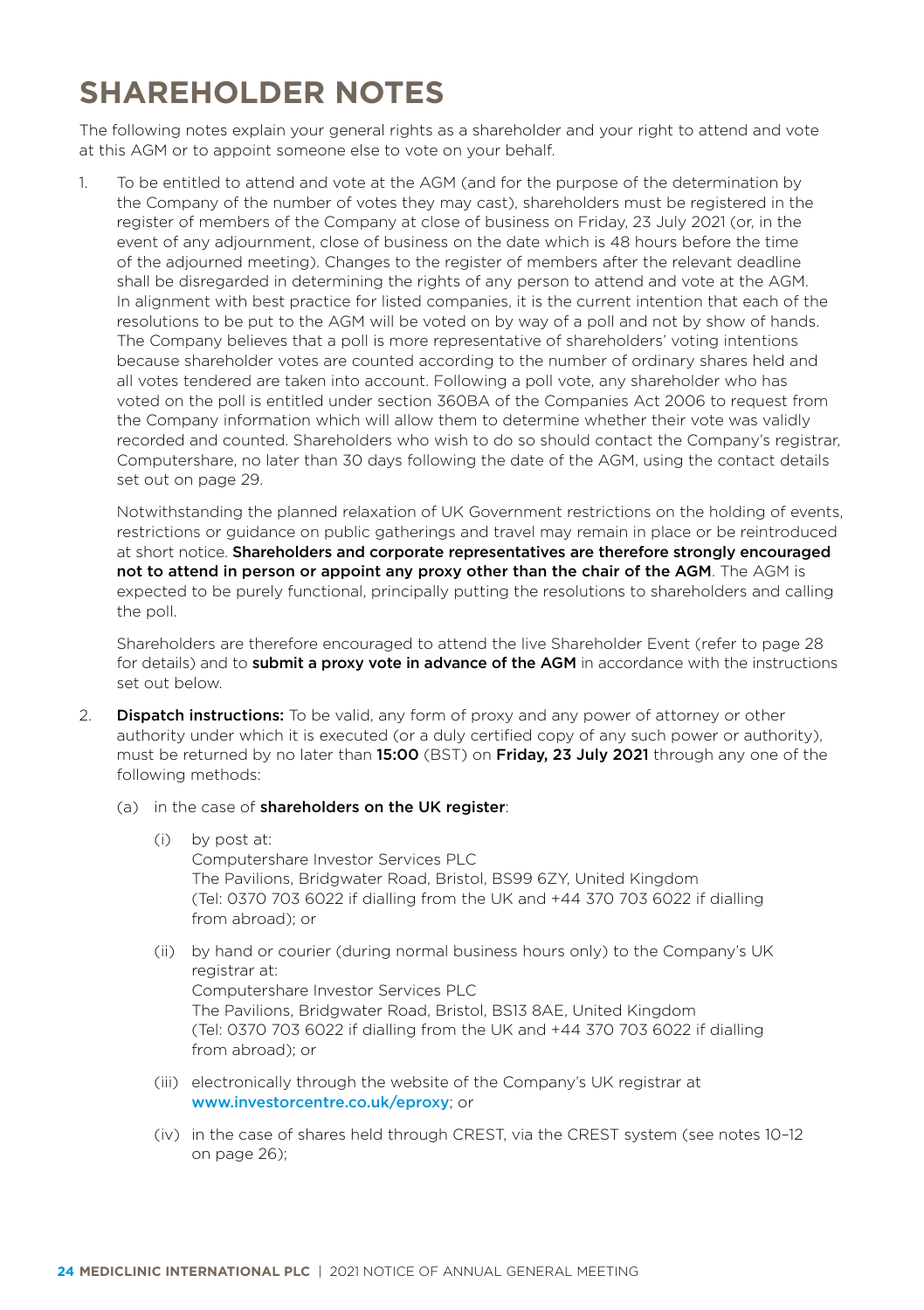(b) in the case of **certificated shareholders** or shareholders who hold dematerialised shares with own-name registration on the South African securities register, to the Company's South African transfer secretaries at:

Computershare Investor Services (Pty) Ltd Proxies Rosebank Towers, 15 Biermann Avenue, Rosebank 2196, South Africa Private Bag X9000, Saxonwold 2132, South Africa Email: [proxy@computershare.co.za](mailto:proxy@computershare.co.za) Fax: +27 11 688 5238

or, in the case of **certificated shareholders resident in Namibia** and who elect to do so, to the Company's Namibian transfer secretaries at:

Transfer Secretaries (Pty) Ltd 4 Robert Mugabe Avenue, Windhoek, Namibia PO Box 2401, Windhoek, Namibia Email: [ts@nsx.com.na](mailto:ts@nsx.com.na)

3. Members are entitled to appoint a proxy to exercise all or part of their rights to attend, and to speak and vote on their behalf at the AGM. A shareholder may appoint more than one proxy in relation to the AGM provided that each proxy is appointed to exercise the rights attached to a different ordinary share or ordinary shares held by that shareholder. A proxy need not be a shareholder of the Company. A form of proxy, which accompanies this Notice, may be used to make such appointment and give proxy instructions. If you do not have a form of proxy and believe that you should have one, or if you require additional forms, please contact the relevant registrar of the Company, whose contact details are provided above.

As noted above, shareholders are encouraged to **appoint the chair of the AGM as their proxy** rather than a named person, or multiple named persons, to ensure their vote is counted even if restrictions or guidance on public gatherings and travel remain in place or are reintroduced at short notice, or shareholders are otherwise unable to attend due to the health and safety measures the Company may put in place.

- 4. In the case of joint holders appointing a proxy, the signature of one holder is sufficient, but the names of all joint holders should be stated. Where more than one of the joint holders purports to appoint a proxy, only the appointment submitted by the most senior holder will be accepted. Seniority is determined by the order in which the names of the joint holders appear in the Company's register of members in respect of the joint holding (the first named being the most senior).
- 5. Any person to whom this Notice is sent who is a person nominated under Section 146 of the Act to enjoy information rights (a '**Nominated Person**') may, under an agreement between him/her and the shareholder by whom he/she was nominated, have a right to be appointed (or to have someone else appointed) as a proxy for the AGM. If a Nominated Person has no such proxy appointment right or does not wish to exercise it, he/she may, under any such agreement, have a right to give instructions to the shareholder as to the exercise of voting rights.
- 6. The statement of the rights of shareholders in relation to the appointment of proxies in notes 3, 4 and 8 do not apply to Nominated Persons. The rights described in these paragraphs can only be exercised by shareholders of the Company.
- 7. A vote withheld is not a vote in law, which means that the vote will not be counted in the calculation of votes for or against the resolution. If no voting indication is given, your proxy will vote or abstain from voting at his/her discretion. Your proxy will vote (or abstain from voting) as he/she thinks fit in relation to any other matter which is put before the AGM.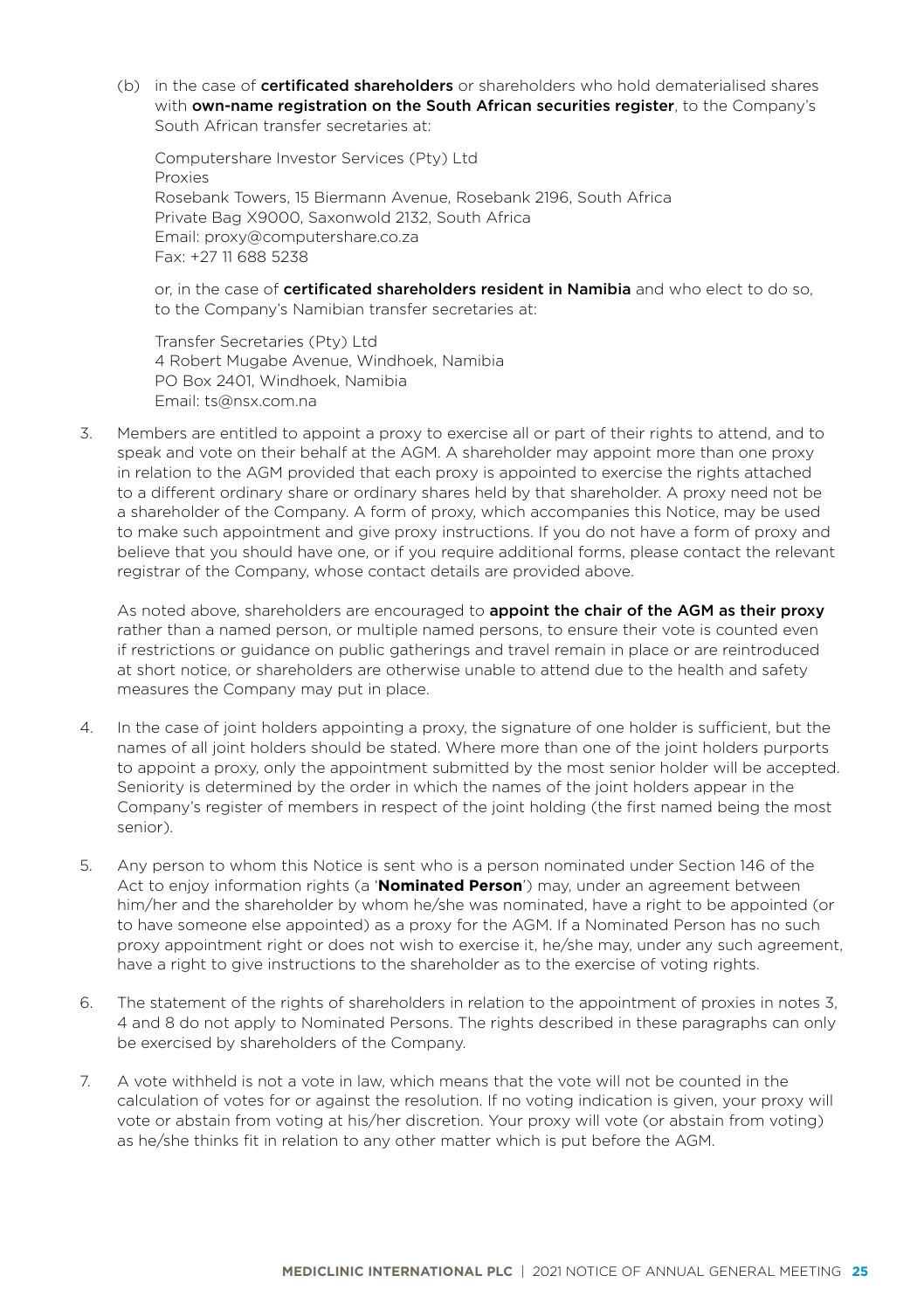- 8. If you return more than one proxy appointment (except where multiple proxies have been appointed), either by paper or electronic communication, that appointment received last by the Registrar before the latest time for the receipt of proxies will take precedence. You are advised to read the terms and conditions of use carefully. Electronic communication facilities are open to all shareholders and those who use them will not be disadvantaged.
- 9. The return of a completed form of proxy, electronic filing or any CREST proxy instruction (as described in note 11 below) will not prevent a shareholder from attending the AGM and voting in person if he/she wishes to do so.

However, as noted above, restrictions or guidance on public gatherings and travel may remain in place or be reintroduced at short notice, or shareholders may otherwise be unable to attend due to the health and safety measures the Company may put in place, resulting in shareholders not being able to attend in person.

- 10. CREST members who wish to appoint a proxy or proxies through the CREST electronic proxy appointment service may do so for the AGM (and any adjournment of the AGM) by using the procedures described in the CREST Manual (available from [www.euroclear.com/site/public/EUI](http://www.euroclear.com/site/public/EUI)). CREST personal members or other CREST sponsored members, and those CREST members who have appointed a service provider/(s), should refer to their CREST sponsor or voting service provider/(s), who will be able to take the appropriate action on their behalf.
- 11. In order for a proxy appointment or instruction made by means of CREST to be valid, the appropriate CREST message (a '**CREST Proxy Instruction**') must be properly authenticated in accordance with Euroclear UK & Ireland Limited's specifications and must contain the information required for such instructions, as described in the *CREST Manual*. The message must be transmitted so as to be received by the issuer's agent (ID 3RA50) by 15:00 (BST) on Friday, 23 July 2021. For this purpose, the time of receipt will be taken to mean the time (as determined by the timestamp applied to the message by the CREST application host) from which the issuer's agent is able to retrieve the message by enquiry to CREST in the manner prescribed by CREST. After this time, any change of instructions to proxies appointed through CREST should be communicated to the appointee through other means.
- 12. CREST members and, where applicable, their CREST sponsors, or voting service providers should note that Euroclear UK & Ireland Limited does not make available special procedures in CREST for any particular message. Normal system timings and limitations will, therefore, apply in relation to the input of CREST Proxy Instructions. It is the responsibility of the CREST member concerned to take (or, if the CREST member is a CREST personal member, or sponsored member, or has appointed a voting service provider/[s], to procure that their CREST sponsor or voting service provider/[s] take/[s]) such action as shall be necessary to ensure that a message is transmitted by means of the CREST system by any particular time. In this connection, CREST members and, where applicable, their CREST sponsors or voting system providers are referred, in particular, to those sections of the *CREST Manual* concerning practical limitations of the CREST system and timings. The Company may treat a CREST Proxy Instruction as invalid in the circumstances set out in Regulation 35(5)(a) of the Uncertificated Securities Regulations 2001.
- 13. In the case of dematerialised shareholders holding their shares through the South African securities register, other than dematerialised shareholders with own-name registration, such shareholders should contact their CSDP or broker in the manner and time stipulated in their agreement, in order to furnish them with their voting instructions or to obtain a letter of representation, in the event that they wish to attend the AGM in person.
- 14. Any corporation which is a member can appoint one or more corporate representative/(s) who may exercise, on its behalf, all its powers as a member provided that no more than one corporate representative exercises powers in relation to the same shares.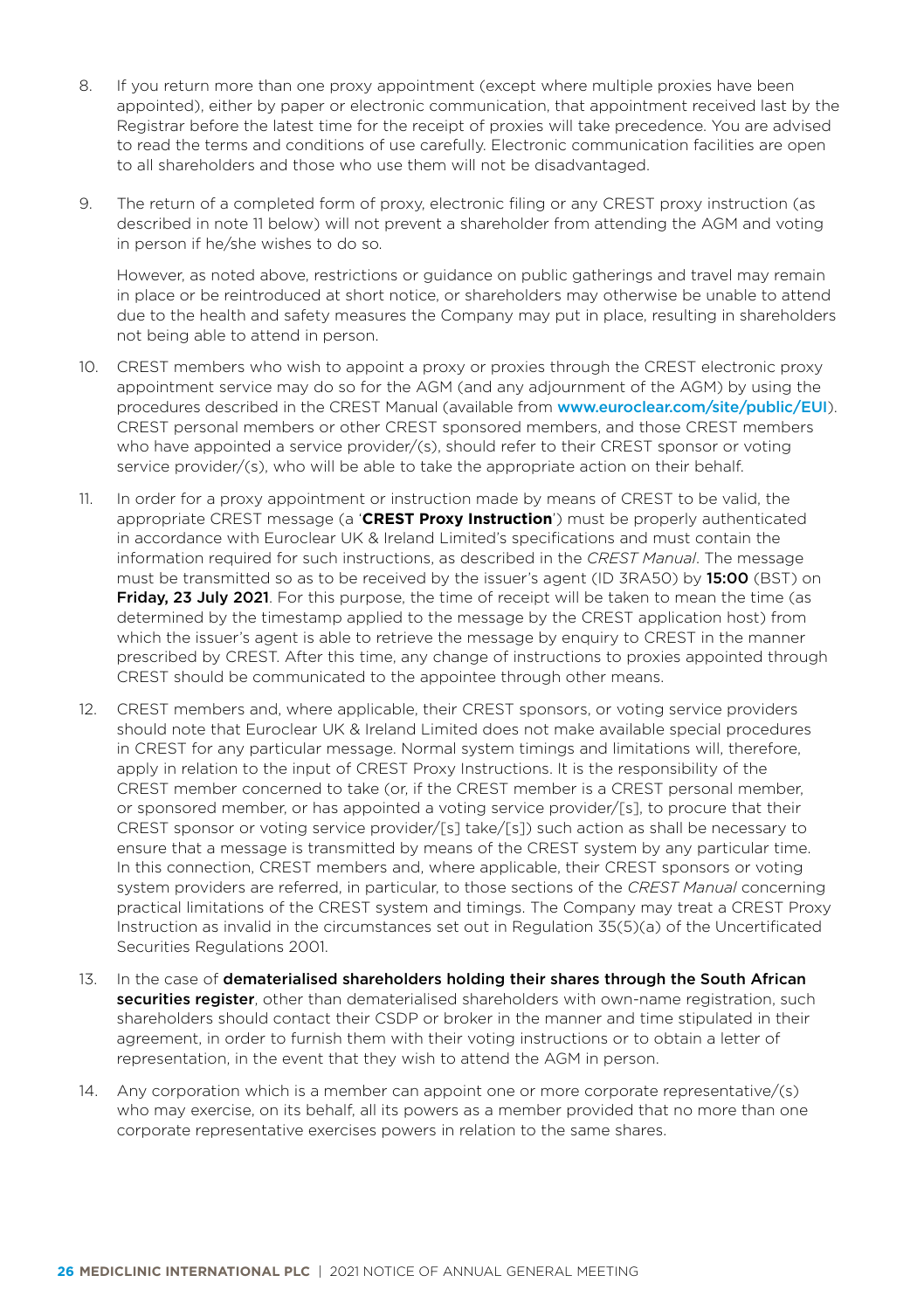- 15. As at 26 May 2021 (being the latest practicable business day prior to the publication of this Notice), the Company's ordinary issued share capital comprises 737 243 810 ordinary shares, carrying one vote each. No shares are held in treasury. Therefore, the total voting rights in the Company as at 26 May 2021 are 737 243 810.
- 16. Under Section 527 of the Act, shareholders meeting the threshold requirements set out in that Section have the right to require the Company to publish, on a website, a statement setting out any matter relating to: (i) the audit of the Company's financial statements (including the auditor's report and the conduct of the audit), which are to be laid before the AGM; or (ii) any circumstances connected with an auditor of the Company ceasing to hold office since the previous meeting at which annual accounts and reports were laid in accordance with Section 437 of the Act. The Company may not require the shareholders requesting any such website publication to pay its expenses in complying with Sections 527 or 528 of the Act. Where the Company is required to place a statement on a website under Section 527 of the Act, it must forward the statement to the Company's auditor not later than the time when it makes the statement available on the website. Business which may be dealt with at the AGM for the relevant financial year includes any statement that the Company has been required to publish on a website under Section 527 of the Act.
- 17. Any shareholder attending the AGM has the right to ask questions. The Company must answer any such question relating to the business being dealt with at the AGM, but no such answer need be given if: (a) to do so would interfere unduly with the preparation for the AGM or involve the disclosure of confidential information; (b) the answer has already been given on a website in the form of an answer to a question; or (c) it is undesirable in the interests of the Company or the good order of the AGM that the question be answered. If multiple questions on the same topic are received in advance, the chair may choose to provide a single answer to address shareholder queries on the same topic.

Restrictions or guidance on public gatherings and travel may remain in place or be reintroduced at short notice, resulting in neither shareholders nor their named proxy being able to attend in person. Registered shareholders are therefore encouraged to attend the Shareholder Event (refer to page 28 for details). Shareholders may also submit questions to the Directors about the Company and its business or the resolutions being proposed at the AGM in advance of the Shareholder Event by sending an email to the Company Secretary at [MediclinicInternational@linkgroup.co.uk](mailto:MediclinicInternational%40linkgroup.co.uk?subject=) by 14:00 (BST) on 14 July 2021. Participation in the Shareholder Event will not constitute formal attendance at the AGM.

- 18. The following documents are, subject to any security arrangements or restrictions in place as a result of the current COVID-19 pandemic, available for inspection during normal business hours at the registered office of the Company in the UK or at Mediclinic Corporate Office, 25 Du Toit Street, Stellenbosch 7600, South Africa on any business day from 18 June 2021 until the time of the AGM, and may also be inspected at the AGM venue, as specified in the Notice, from 14:30 (BST) on the day of the AGM until its conclusion:
	- (a) copies of the directors' letters of appointment or service contracts; and
	- (b) a copy of the Articles of Association of the Company.
- 19. You may not use any electronic address provided in either this Notice or any related documents (including the form of proxy) to communicate with the Company for any purposes other than those expressly stated.
- 20. Personal data provided by shareholders at or in relation to the AGM will be processed in line with the Company's privacy policy. Detailed information on how the Company processes your personal data and what your rights are under applicable data privacy laws can be accessed on the Company's website at [www.mediclinic.com/en/privacy-statement.html](https://www.mediclinic.com/en/privacy-statement.html).

A copy of this Notice, and other information required by Section 311A of the Act, can be found on the Company's website at investo[r.mediclinic.com](http://investor.mediclinic.com/results-centre/results-and-reports)/shareholder-centre/shareholder-meetings.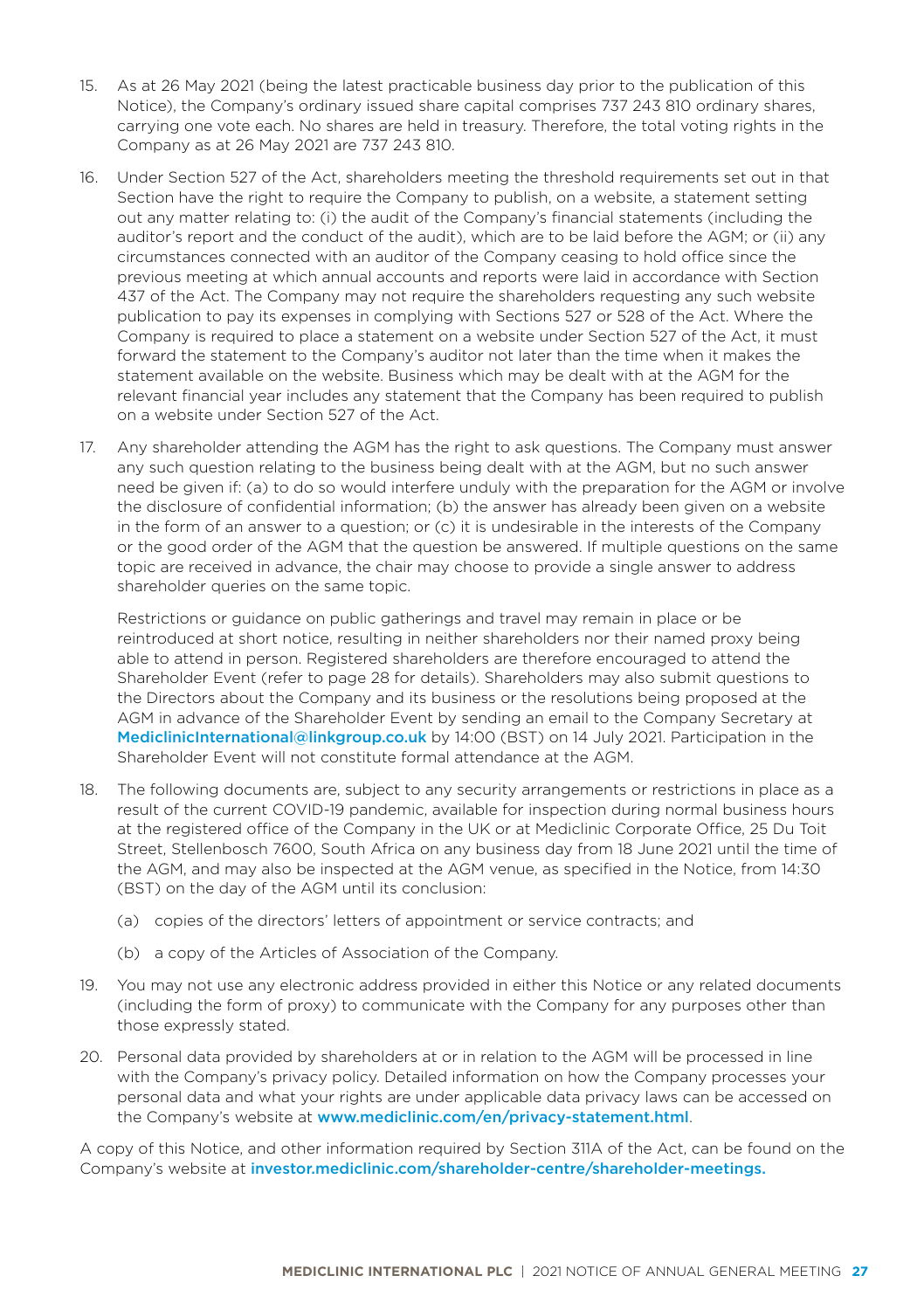## **SHAREHOLDER EVENT**

### **MONDAY, 19 JULY 2021 AT 14:00 (BST)**

We will be holding a live online shareholder event on 19 July 2021 at 14:00 (BST) to provide shareholders with the opportunity to hear from the Chair and ask questions of the Board in relation to the business of the Company or the resolutions being proposed at the AGM prior to submitting your proxy votes.

Shareholders will be able to ask questions during the Shareholder Event, but you can also submit them in advance by emailing them to the Company Secretary at [mediclinicinternational@linkgroup.co.uk](mailto:mediclinicinternational@linkgroup.co.uk) by 14:00 (BST) on 14 July 2021 with 'Shareholder Event 2021' in the subject line for ease of identification. The Company will endeavour to publish and maintain an appropriate summary of responses to questions raised on the '2021 AGM' event page at [investor.mediclinic.com/events/event-details/2021-agm](http://investor.mediclinic.com/events/event-details/2021-agm) before the Shareholder Event. If multiple questions on the same topic are received, a single answer may be provided to address all shareholder queries on the same topic.

Please note this event is being organised to afford shareholders an opportunity to engage with key members of the Board, as a number of our directors are based outside the UK and will not be able to attend the AGM. We therefore encourage all shareholders to participate.

Participation in the Shareholder Event will not constitute formal attendance at the AGM.

#### **HOW TO REGISTER FOR THE EVENT**

You can register for the Shareholder Event by emailing the Company Secretary at [mediclinicinternational@linkgroup.co.uk](mailto:mediclinicinternational@linkgroup.co.uk). We will then verify you are registered in the register of members of the Company before providing full details of how to join. Only verified shareholders and Nominated Persons will be allowed to access the event.

IMPORTANT: To facilitate this verification:

- Shareholders registered on the UK register of members should provide their Shareholder Reference Number, as included in the form of proxy posted with this Notice or email or letter of notification of availability sent to them when this Notice was published.
- Nominated persons, shareholders on the UK register of members or the South African branch register holding their shares through a broker and shareholders on the South African branch register holding their shares through a CSDP will need to provide the Company Secretary with a copy of a letter of representation to confirm their eligibility to attend the event.
- Corporate representatives will also need to provide the Company Secretary with a letter of representation from the corporate shareholder.

To ensure the timely completion of this verification process, please register for the event as soon as possible and in any event no later than by 14:00 (BST) on 14 July 2021.

You will be able to join the event via your PC, laptop, tablet or mobile device.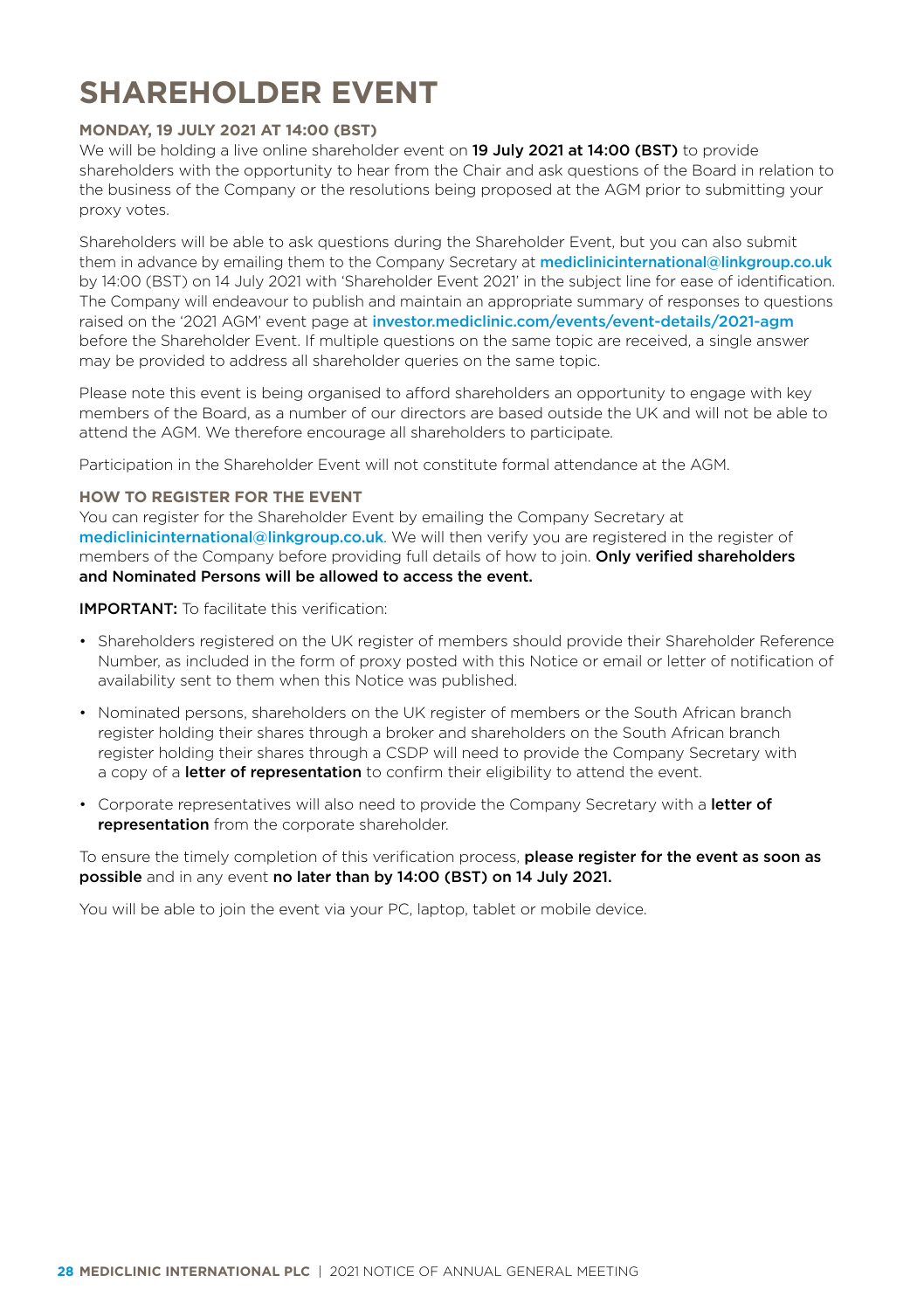## **COMPANY INFORMATION**

## **COMPANY NAME AND NUMBER**

Mediclinic International plc (incorporated and registered in England and Wales) Company number: 08338604

### **REGISTERED OFFICE**

Mediclinic International plc, 6<sup>th</sup> Floor, 65 Gresham Street, London, EC2V 7NQ Tel: +44 333 300 1930 Ethics Line: +27 (0)21 809 6500 Toll-free: 0800 005 316 (South Africa and Switzerland); 0800 003 313 or 081 91847 (MTC Networks) (both for Namibia) 800 1 55000 (United Arab Emirates) [mediclinic@tip-offs.com](mailto:mediclinic%40tip-offs.com%20?subject=)  Email: [info@mediclinic.com](mailto:info%40mediclinic.com%20?subject=)  Website: [www.mediclinic.com](http://www.mediclinic.com ) 

## **LISTING**

FTSE sector: Health Care – Health Care providers – Health Care Facilities ISIN code: GB00B8HX8Z88 SEDOL number: B8HX8Z8 EPIC number: MDC LEI: 2138002S5BSBIZTD5160 Primary listing: London Stock Exchange (share code: MDC) Secondary listing: JSE (share code: MEI) Secondary listing: Namibian Stock Exchange ('**NSX**') (share code: MEP)

## **COMPANY SECRETARY**

Link Company Matters Limited Caroline Emmet Tel: +44 333 300 1930 Email: [mediclinicinternational@linkgroup.co.uk](mailto:mediclinicinternational%40linkgroup.co.uk%20?subject=) 

## **INVESTOR RELATIONS CONTACT**

James Arnold Head of Investor Relations 14 Curzon Street, London, W1J 5HN, United Kingdom Tel: +44 20 3786 8180/1 Email: [ir@mediclinic.com](mailto:ir%40mediclinic.com?subject=)

### **REGISTRAR/TRANSFER SECRETARIES** United Kingdom

Computershare Investor Services PLC The Pavilions, Bridgwater Road, Bristol, BS99 6ZZ Tel: +44 370 703 6022 Email: [WebCorres@computershare.co.uk](mailto:WebCorres%40computershare.co.uk?subject=)

## South Africa

Computershare Investor Services (Pty) Ltd Rosebank Towers, 15 Biermann Avenue, Rosebank 2196 Private Bag X9000, Saxonwold 2132 Tel: +27 11 370 5000 Email: [Groupadmin1@computershare.co.za](mailto:Groupadmin1%40computershare.co.za?subject=)

## Namibia

Transfer Secretaries (Pty) Ltd 4 Robert Mugabe Avenue, Windhoek PO Box 2401, Windhoek Tel: +264 61 227 647 Email: [ts@nsx.com.na](mailto:ts%40nsx.com.na?subject=)

## **CORPORATE ADVISORS**

Auditor

PricewaterhouseCoopers LLP, London

## Corporate Broker and Sponsors

Joint corporate brokers (United Kingdom): Morgan Stanley & Co International plc and UBS Investment Bank JSE sponsor (South Africa): Rand Merchant Bank (a division of FirstRand Bank Limited) NSX sponsor (Namibia): Simonis Storm Securities (Pty) Ltd

## Legal Advisors

UK legal advisors: Slaughter and May SA legal advisors: Cliffe Dekker Hofmeyr Inc.

Remuneration Consultant Deloitte LLP

## Communication Agency

FTI Consulting Tel: +44 20 3727 1000 Email: [businessinquiries@fticonsulting.com](mailto:businessinquiries%40fticonsulting.com?subject=)